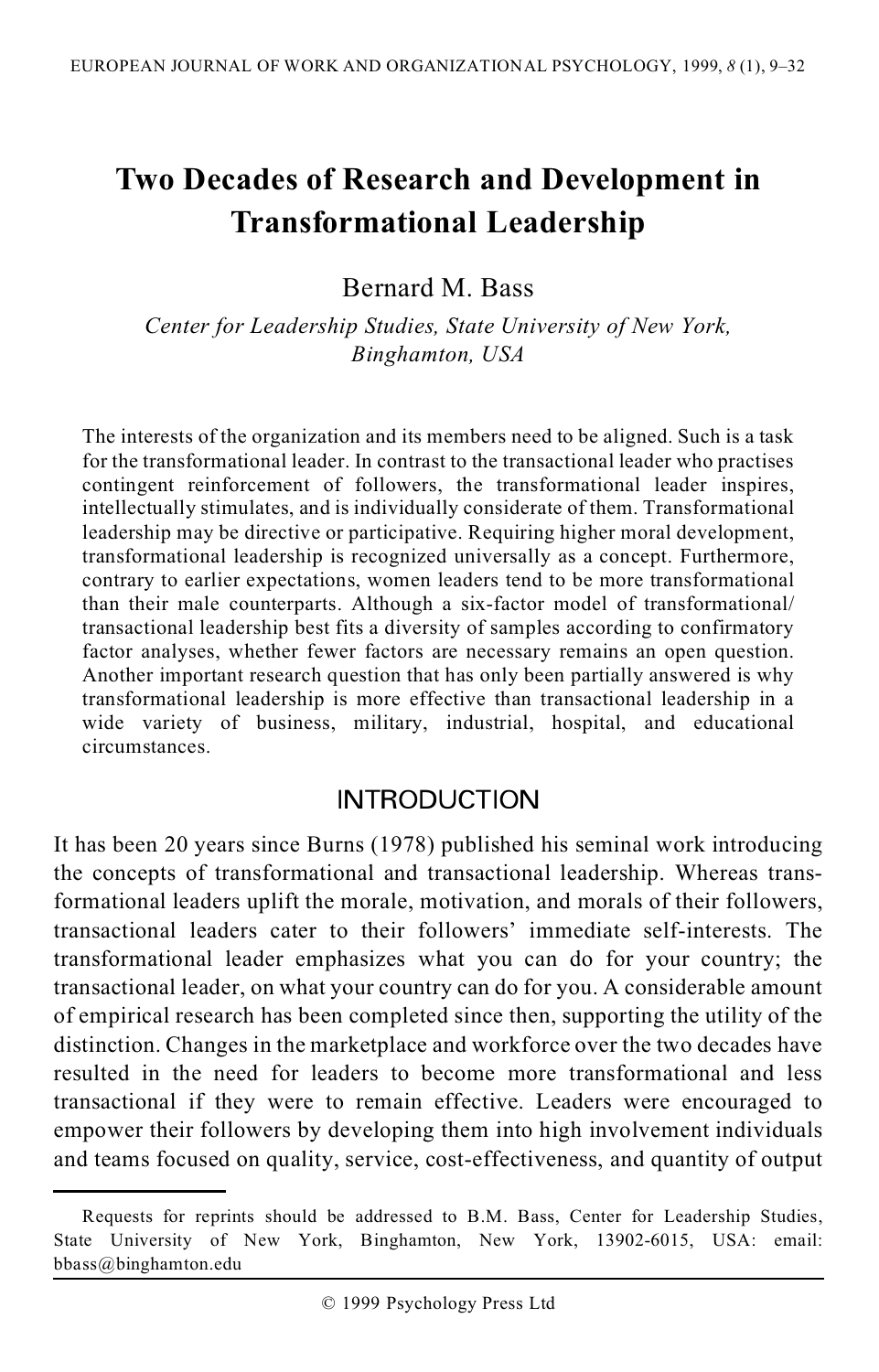of production. The end of the Cold War placed a premium on the flexibility of employees, teams, and organizations. Jobs for the less skilled were automated out of existence or exported to the Third World. Those jobs that remained required better education and training.

Responsibility shifted downward in the flattening organizational hierarchy. Teams of educated professionals became commonplace. Increasingly, professionals saw themselves as colleagues rather than in superior–subordinate relationships. Transformational leadership, which fosters autonomy and challenging work, became increasingly important to followers' job satisfaction. The concept of job security and loyalty to the firm for one's entire career was disappearing. Steady pay, secure benefits, and lifetime employment were no longer guaranteed for meritorious performance. At the same time, transactional leadership alone could not provide job satisfaction.

Forty years ago in the United States, parents believed that it was most important to teach their children to respect authority, to respect the church, to respect one's government, and to avoid questioning authority. Today parents believe it is most important to teach their children to accept responsibility for their own actions, to be willing and confident in accepting challenges, and to question authority when necessary. The conforming organizational worker of the 1950s, totally dedicated to the firm, did not question authority. In the 1990s, much scepticism and cynicism has replaced the norms of unquestioning conformity of the 1950s.

In the 1950s, going beyond one's self-interests for the good of the organization was a norm of the organizational worker. That is, there was public and expressed acceptance of organizational goals, possibly filled with private reservations. There may have been a lot of expressed identification with the organization's goals and even internalization of the organization's beliefs. In today's more cynical world, such going beyond one's self-interests for the good of the organization requires aligning the individual members' interests and values with those of the organization. Trust in the leadership is required for willingness to identify with the organization and to internalize its values and the emergence in the workforce of transcendental organizational citizenship behaviour (altruism, conscientiousness, sportsmanship, courtesy, and civic virtues) (Podsakoff, MacKenzie, Moorman, & Fetter, 1990). For this, transformational leadership is needed along with corresponding changes in selection, training, development, and organizational policies.

#### The Full Range of Transactional and Transformational Leadership

Much has been done but more still needs to be done before we can fully understand and confidently make use of the full range of transactional and transformational leadership. Transactional leadership refers to the exchange relationship between leader and follower to meet their own self-interests. It may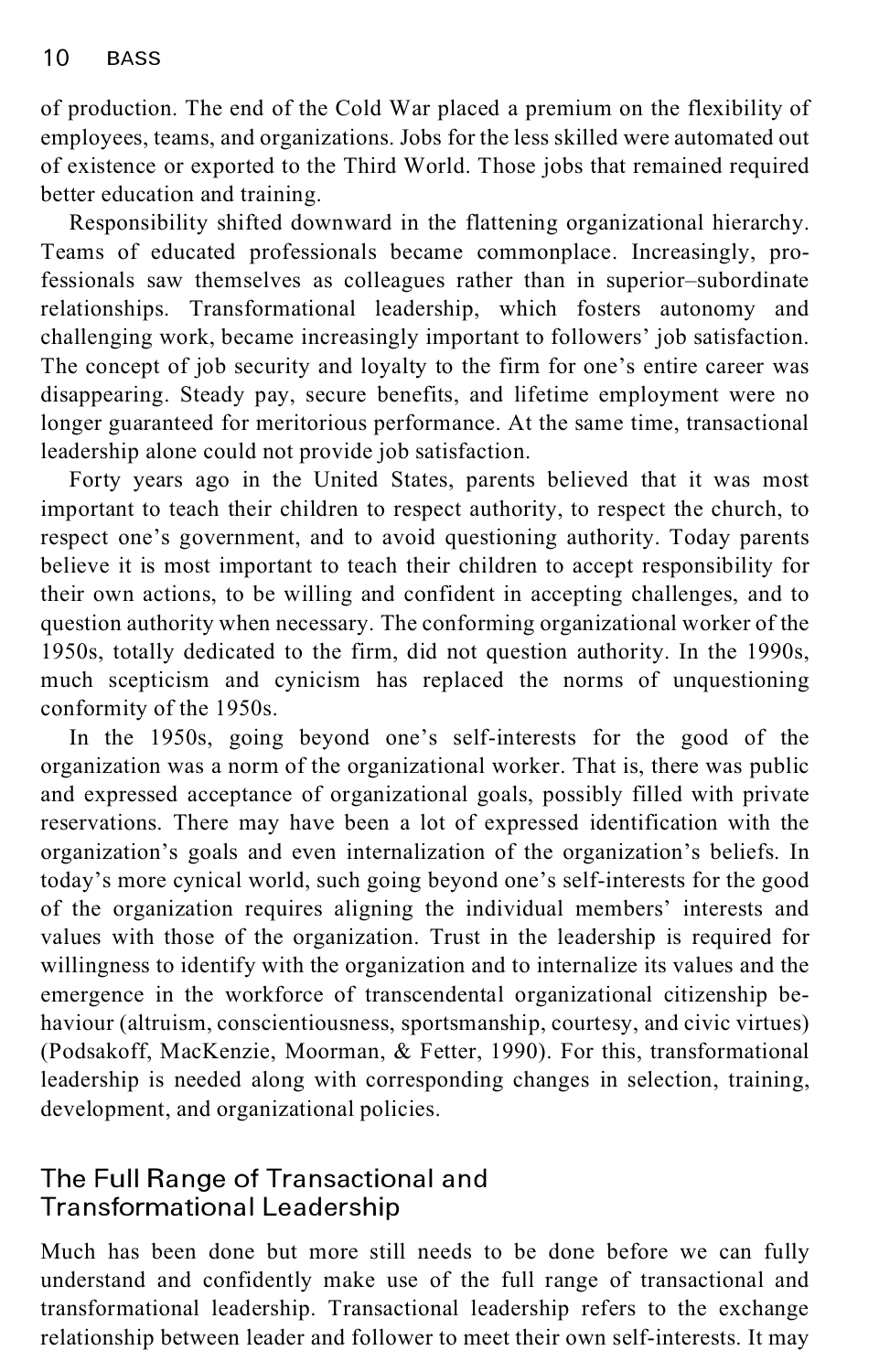take the form of contingent reward in which the leader clarifies for the follower through direction or participation what the follower needs to do to be rewarded for the effort. It may take the form of active management-by-exception, in which the leader monitors the follower's performance and takes corrective action if the follower fails to meet standards. Or it may take the form of passive leadership, in which the leader practises passive managing-by-exception by waiting for problems to arise before taking corrective action or is *laissez-faire* and avoids taking any action.

Transformational leadership refers to the leader moving the follower beyond immediate self-interests through idealized influence (charisma), inspiration, intellectual stimulation, or individualized consideration. It elevates the follower's level of maturity and ideals as well as concerns for achievement, selfactualization, and the well-being of others, the organization, and society*. Idealized influence* and *inspirational leadership* are displayed when the leader envisions a desirable future, articulates how it can be reached, sets an example to be followed, sets high standards of performance, and shows determination and confidence. Followers want to identify with such leadership. *Intellectual stimulation* is displayed when the leader helps followers to become more innovative and creative. *Individualized consideration* is displayed when leaders pay attention to the developmental needs of followers and support and coach the development of their followers. The leaders delegate assignments as opportunities for growth.

The full range of leadership, as measured by the Multifactor Leadership Questionnaire (MLQ), implies that every leader displays a frequency of both the transactional and transformational factors, but each leader's profile involves more of one and less of the other. Those leaders who are more satisfying to their followers and who are more effective as leaders are more transformational and less transactional (Avolio & Bass, 1991).

The transactional and transformational rubric can be applied to teams as a whole and to organizations as a whole. Members of transformational teams care about each other, intellectually stimulate each other, inspire each other, and identify with the team's goals. Transformational teams are high-performing. Organizational policies and practices can promote employee empowerment, creative flexibility and *esprit de corps*.

In the same way, the paradigm can be extended to international relations, which can be conceived in terms of the extent emphasis is laid on principles (transformational) or power politics (transactional). When Pius XII talks about principles of morality, Joseph Stalin asks how many army divisions the Pope commands. When the United States sends American troops into harm's way in Bosnia, is it because US economic and political interests are threatened or is it to uphold principles of morality, humanitarianism, and world peace?

Recently, (Bass, 1998) I have reviewed what we know from research about how transformational leadership enhances commitment, involvement, loyalty, and performance of followers; how transactional leadership may induce more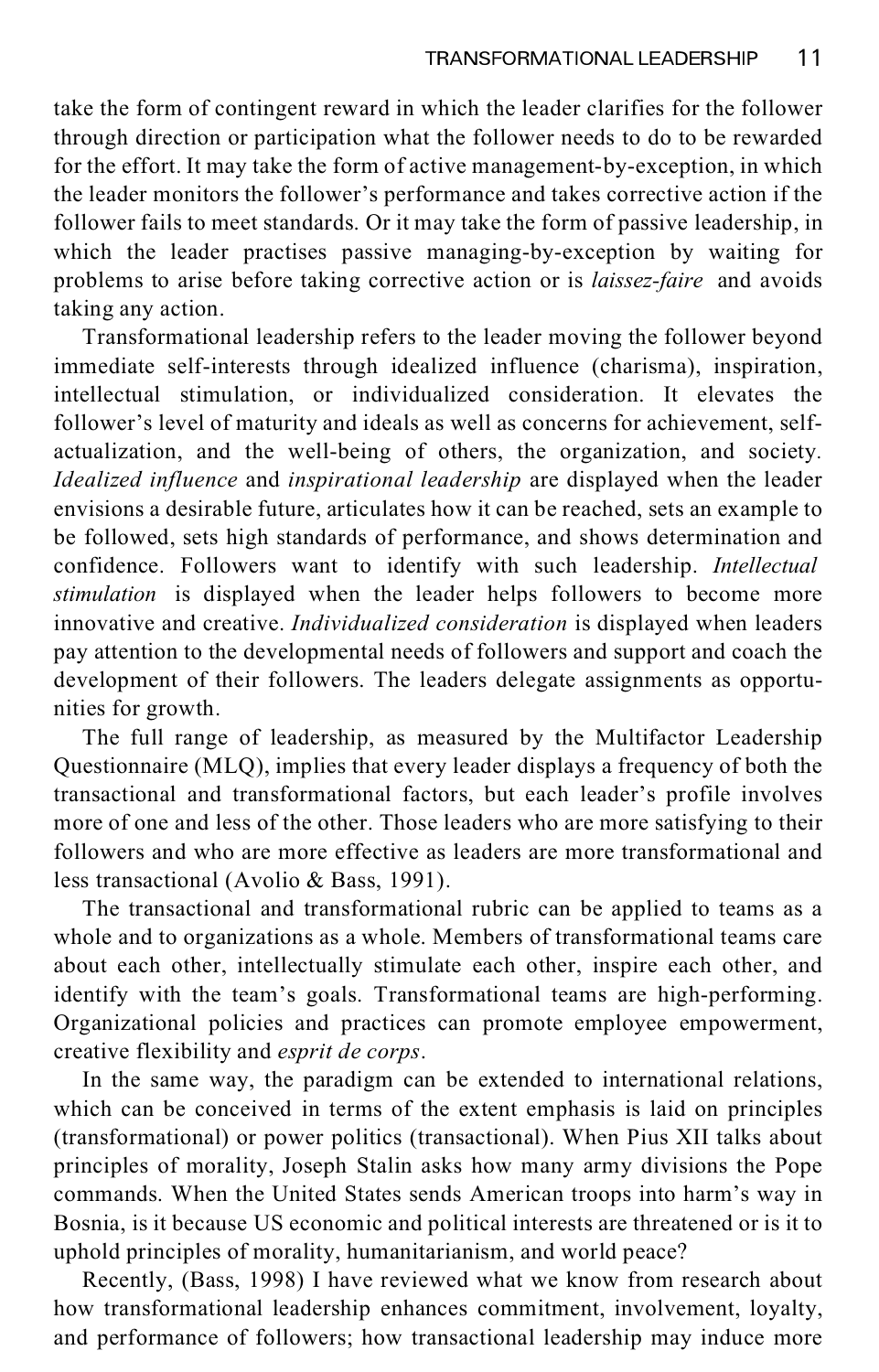stress; how transformational leadership helps deal with stress among followers; and how contingencies in the environment, organization, task, goals, and relationships affect the utility of transactional and transformational leadership. Transactional leadership can be reasonably satisfying and effective but transformational leadership adds substantially to the impact of transactional leadership.

We have also learned about the effects of organizational culture and policies, and the effects of sex differences on transformational leadership. We have learned somewhat about how and what could be taught about the subject and how to predict which leaders are more likely to become more transactional or transformational. Research has been completed on whether rank and status are of consequence to exhibiting transformational leadership, or are as present among first-line supervisors and squad leaders as among CEOs and brigade commanders.

## Going Beyond Self-actualization

The importance of transcending self-interests is something lost sight of by those who see that the ultimate in maturity of development is self-actualization. Consistent with Burns (1978), Handy (1994, p. 275) pointed out that Maslow's (1954) hierarchy of needs must be further elevated to go beyond one's selforiented concerns:

there [should] be a stage beyond self-realization, a stage [of] … idealization, the pursuit of an ideal or a cause that is more than oneself. It is this extra stage that would redeem the self-centered tone of Maslow's thesis, which for all that it rings true of much of our experience, has a rather bitter aftertaste.

In 1978, Burns had handled this possible bitter aftertaste by describing the transforming leader as one who not only moved followers up on Maslow's hierarchy, but also moved them to transcend their own self-interests, presumably including their own self-realization. Williams (1994) showed that transformational leaders display more citizenship behaviours such as altruism, conscientiousness, sportsmanship, courtesy, and civic virtue, as well as imbue their subordinates with these same values.

Avolio and Bass (1991) chose to substitute for the term "charisma", in training and elsewhere, the term *idealized influence*, that is, being influential about ideals. At the highest level of morality are selfless ideal causes to which leaders and followers may dedicate themselves. Serving one's country to the best of one's abilities can be a powerful motivator.

We need to investigate the potential conflict of the would-be transformational leaders' motivation to achieve and self-actualize while focusing their efforts for the greater good for group, organization, or society. The resolution may lie in the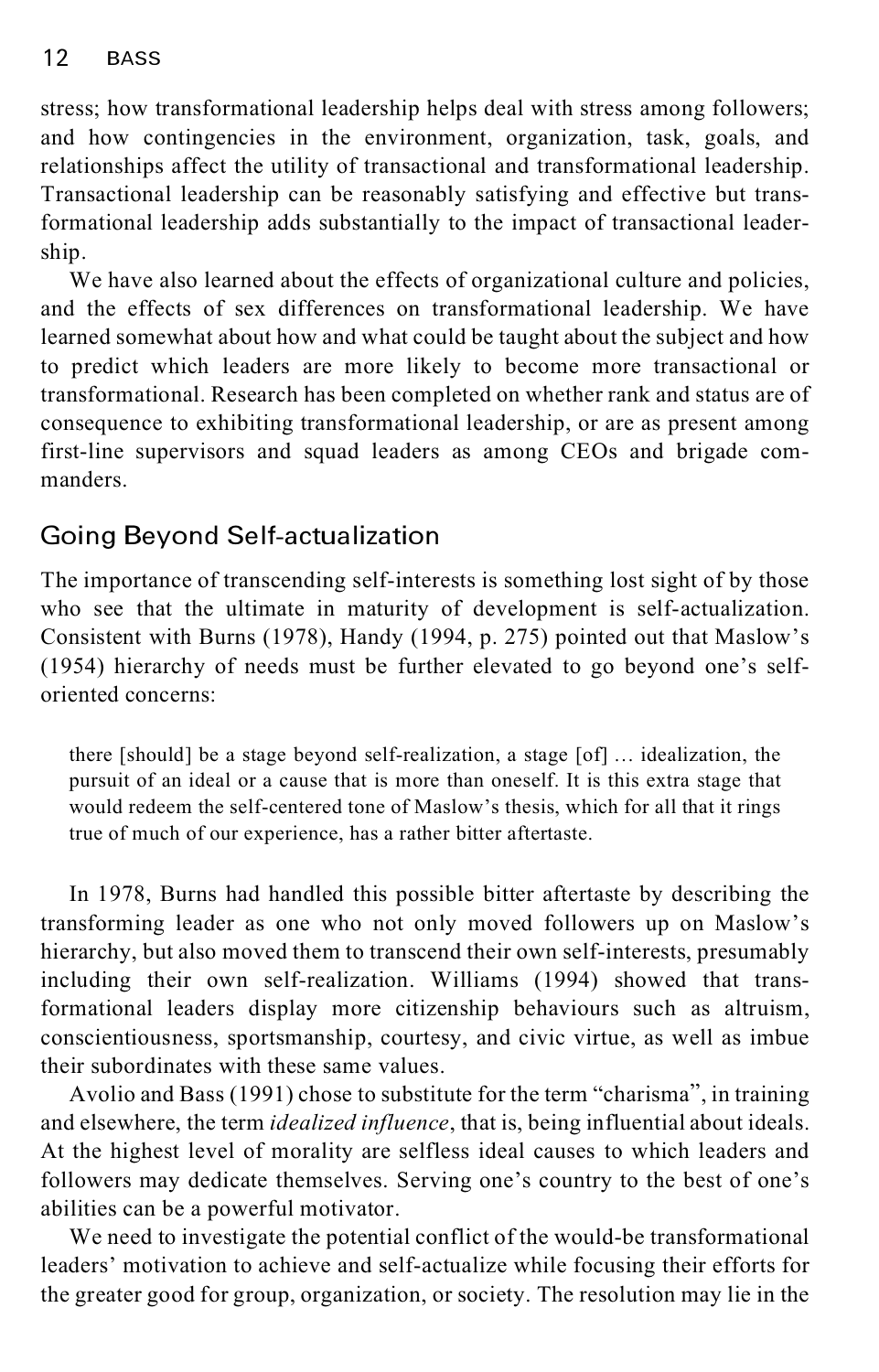alignment of personal principles with those of the group, organization, and society. One paradox for us may be that as we push the transformational process, particularly focusing on development of followers, we may shortchange the transcending of followers' self-interests. The transformational leader needs to do both by aligning the followers' self-interests in their own development with the interests of the group, organization, or society.

A related example concerns military officers who are faced with threats to their careers if, as they obey their code of honour, they notify authorities of unethical behaviour they observe in fellow officers. For in doing so they violate the quality of relationships they are expected to maintain with fellow officers in order to conform to a principle enunciated in the honour code. Whistle blowers in any organization often must choose as a matter of conscience between revealing unethical or illegal behaviour in others and avoiding risks to their achieving their career goals.

### RELATED CONCEPTS AND MEASURES

The transactional/transformational paradigm is independent conceptually from the concepts of directive versus participative leadership, leader–member exchange (LMX), and the factor of consideration as measured by the Leader Behaviour Description Questionnaire, although empirical correlations with them may be found to some extent.

### Directive and Participative Leadership

Transformational leaders can be directive or participative, authoritarian or democratic. Nelson Mandela is directive and transformational when he declares "Forget the past". He can be participative and transformational when he actively supports and involves himself in open, multiracial consultations. He can be directive and transactional when he promises blacks better housing in exchange for their votes and is participative and transactional when he reaches mutual agreements about sharing power with the white minority. The same leaders display both transformational and transactional behaviour as well as mix direction and participation.

### Leader-member Exchange

Leader–member exchange (LMX) concentrates on the perceived quality of the dyadic relationship between a subordinate and his or her immediate supervisor (Graen & Scandura, 1986). Tejeda and Scandura (1994) examined the relationship among supervisors and subordinates in a health-care organization in terms of both transformational leadership and leader–member exchange. This had been preceded by attempts by Yukl (1989) to deal with LMX as transactional leadership because of LMX's reliance on exchange of rewards. However, subsequent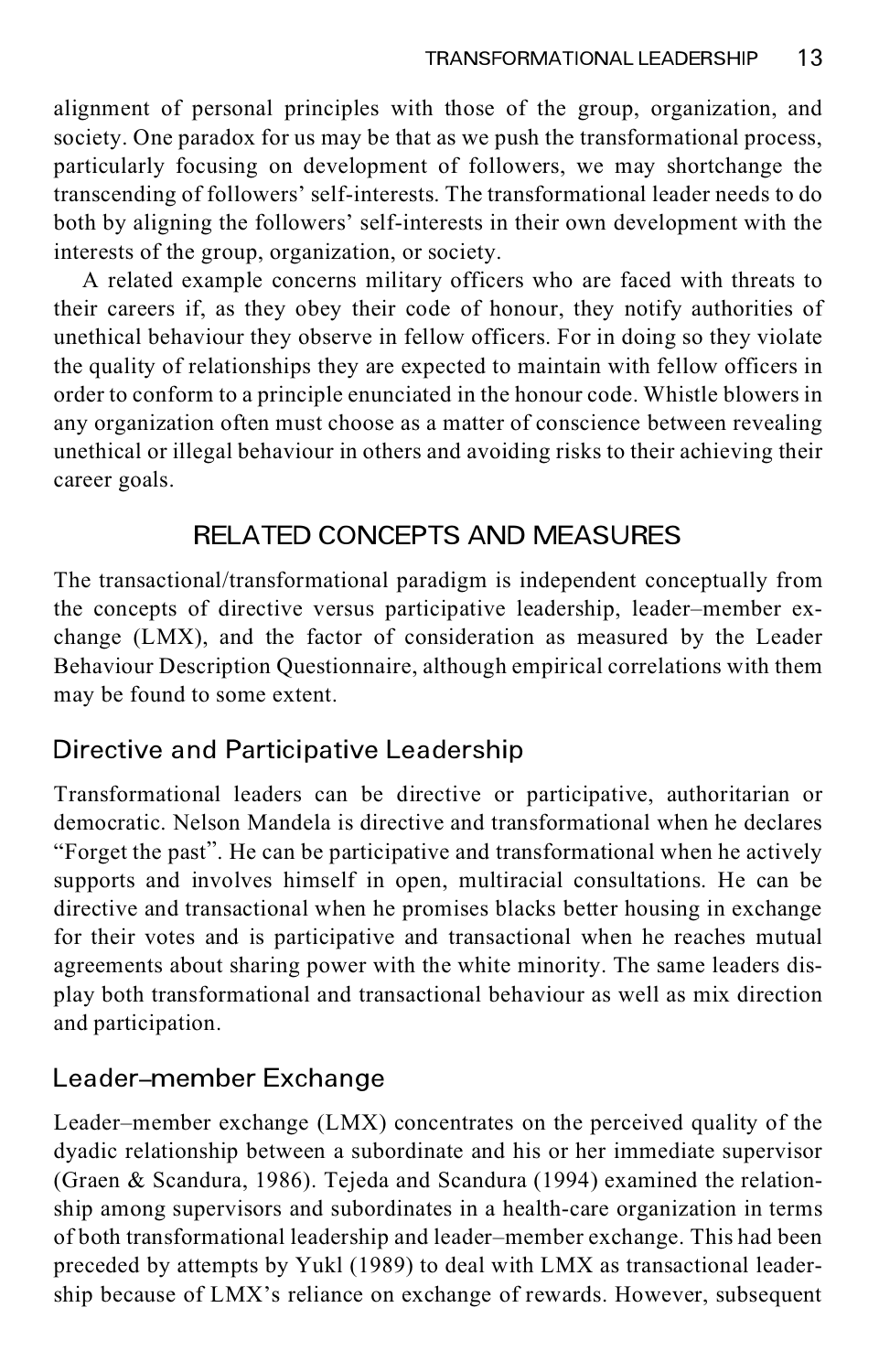examination of the development process in LMX by Graen and Uhl-Bien (1991) led to their reframing LMX as a transactional and a transformational leadership process. LMX unfolds in several stages in which trust, loyalty, and respect develop. In the first stage, LMX is transactional. If the last stage is reached, it is transformational.

## LBDQ Consideration

*Individualized consideration*, as measured by the Multifactor Leadership Questionnaire (MLQ), is conceptually distinct from the Leader Behaviour Description Questionnaire (LBDQ) scale of consideration, although they are empirically correlated. Seltzer and Bass (1990) reported a correlation of 0.69. LBDQ consideration focuses on friendliness, approachability, and participative decision making; *individualized consideration* deals with concern for each follower as an individual and with the follower's development. It includes (Bass & Avolio, 1993a, p. 64): "knowing your followers' needs and raising them to more mature levels … [and using] delegation to provide opportunities for each follower to self-actualize and to attain higher standards of moral development. Some leaders can be quite directive rather than participative in such actions."

According to data collected by Seltzer and Bass (1990), LBDQ initiation and consideration may substitute for transactional leadership, but not for transformational leadership. Much additional variance in effectiveness was accounted for by adding the MLQ transformational leadership scores to the LBDQ initiation and consideration scores in multiple regression equations. Furthermore, there are "highly reliable differences among the conceptions of managers, project supervisors, CEOs, military officers, principals, and other administrators in the distinctions between transactional leadership, transformational leadership, and LBDQ consideration and initiation of structure" (Bass & Avolio, 1993a, p. 65).

## TRAINING, EDUCATION, AND DEVELOPMENT

Transformational and transactional leadership are affected by moral and personal development, and training and education.

## Moral and Personal Development

Mature moral development is required of the transformational leader (Kuhnert  $\&$ Lewis, 1987). One's parents' moral standards, and one's leadership experiences in school and extracurricular activities, forecast subsequent tendencies to be more transformational as adult leaders (Avolio, 1994). Avolio and Gibbons (1988) reported that industrial executives who were rated by their immediate subordinates as highly transformational, reported in retrospective interviews that their parents provided them with difficult challenges but also supported the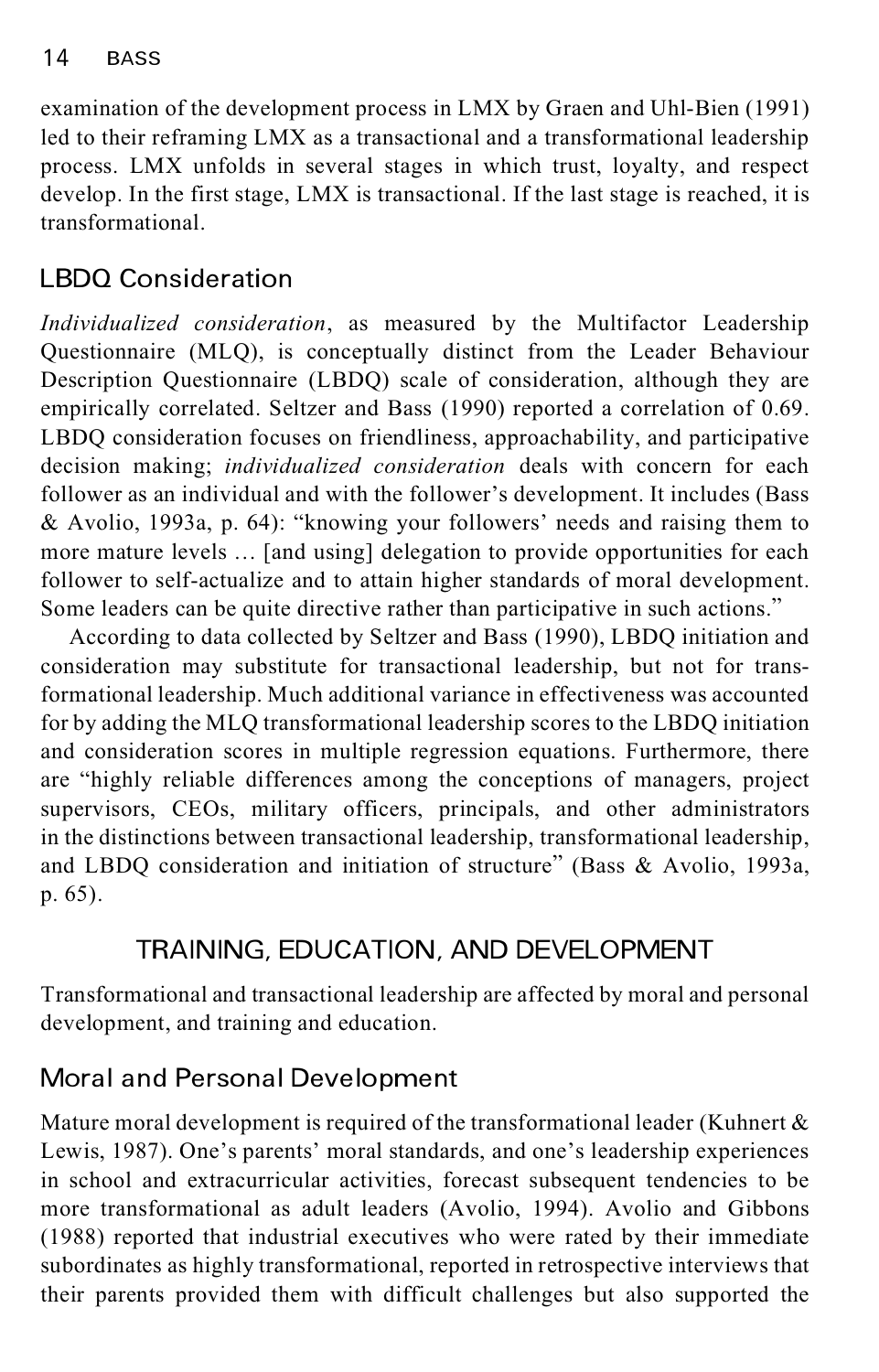nascent leaders' efforts whether or not they resulted in success (Gibbons, 1986). Similarly, transformational community leaders described childhood and adolescent experiences with caring but challenging parents who held high standards. Schools also made a difference, as did work experiences as a young adult (Avolio & Bass, 1994). The immature, self-aggrandizing *charismatic* is *pseudotransformational*. He or she may seem uplifting and responsible but on closer examination is found to be a false Messiah. Much more needs to be learned about the ethical and moral factors that distinguish the truly transformational leader from the pseudotransformational leader.

#### Training and Education

Intuitively, teaching and learning about how to be more or less constructive and corrective as a transactional leader should not be too difficult. More difficult is developing both the willingness and ability to be more transformational. Nevertheless, it is doable. Self-reports, incidents, and collegial ratings from the workplace have been collected from 200 executives and 500 community leaders which have validated the impact of the "Full Range of Leadership Development", a comprehensive training programme. Generally, positive results have been obtained. Follow-ups six months to two years later suggest modest improvements in transformational leadership, particularly in those transformational factors on which participants made plans to improve. These improvements tend to be accompanied by a reduction in the use of managing-by-exception (Bass & Avolio, 1990b, 1998).

Training to increase transformational leader behaviours begins with an examination of the implicit theories of ideal leadership that trainees carry around in their heads. The leadership is transformational and contingent rewarding. But why don't trainees practise more of it? Cases are reviewed to clarify the distinctions among the transformational and transactional leadership behaviours. A 360-degree assessment of these behaviours of all the trainees is provided from those back in the organization to which the trainees belong.

The trainees are helped to make plans on how to improve their profiles of behaviours and to deal with perceived obstacles to change. Assistance is provided by facilitators and fellow trainees. The trainees returns to their respective workplaces for three months to pursue their individual plans. Then, in a followup programme, the trainees review the success of their plans, revise them, and learn more about what they can do to be more transformational as a force for change in their organizational culture. Finally, they videotape their vision of their organization in two to five years to align the interests of their followers, themselves, and other stakeholders.

It will be possible to individualize the assessment and training programme through an available website in which the individual trainee receives follow-up suggestions over a 30-day period (http://leadership.mindgarden.com).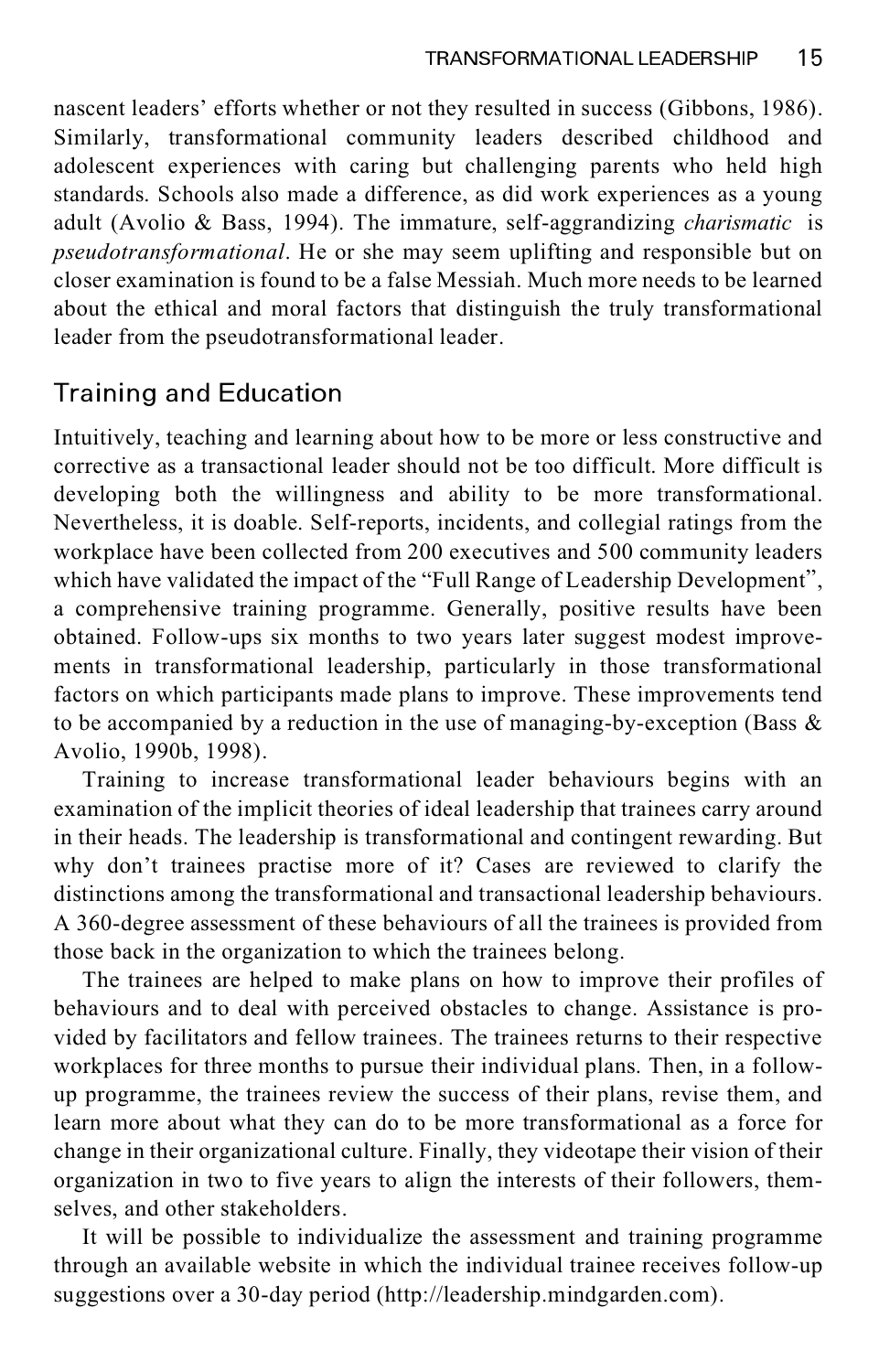#### **CONTINGENCIES**

A case can be made for the universality of the concepts of transformational and transactional leadership (Bass, 1997). Although the original theory, model, and measurements emerged in the individualistic United States, it appears equally or even more applicable in the collectivist societies of Asia. Collectivist cultures provide the leaders with ready-made opportunities to become transformational leaders. Most subordinates in collectivist cultures already have respect for their leaders. Transformational leadership is more likely to be enhanced further by centrality of work in life and the high level of group orientation among followers.

The mutual obligation between the leaders and the followers facilitates the transformational leader's *individualized consideration*. Leaders in collectivist cultures already have a moral responsibility to take care of their subordinates, to help them prepare a career development plan, to attend their birthday parties, funeral ceremonies, and to counsel followers about personal problems. In turn, subordinates have a moral obligation to reciprocate with unquestioning loyalty and obedience. Indeed, transformational leadership may be far more pervasive in collectivist societies compared to the individualistic societies of the West (Jung, Sosik, & Bass, 1995).

In turn, this may help to explain the fast economic development of the East Asian "Five Dragons" along with the favouritism and corruption due to social obligations that block the healthy competitiveness of free markets. Within the East–West context, other contingent relationships need further examination. These include the organization's culture and the transformational leaders' contribution to it, gender differences, and the importance of transformational leadership when leaders face the diversity of ethnicity, race, and sex among their followers. We need to learn in what ways individualistic cultures can gain the benefits of the collectivist cultures for transformational leadership without the associated costs in creativity, individual freedom, and initiative.

#### Organizational Culture

For an organizational culture to become more transformational, top management must articulate the changes that are required. The message may be of a vision which needs to be shared about the style of leadership the organization wants to emphasize. Thus, if it wants to tap the expertise of its members to the fullest, it may highlight its "consultative" style of leadership. Changes, consistent with this message, are introduced in the daily practices of the organization. Desired role models of leadership begin at the top and are encouraged at each successive level below. The behaviours of top level leaders become symbols of the organization's new culture. Stories are created around the leader and mechanisms are developed to improve upward communication.

Leaders who are concerned about organizational renewal will seek to foster organizational cultures that are hospitable and conducive to creativity, problem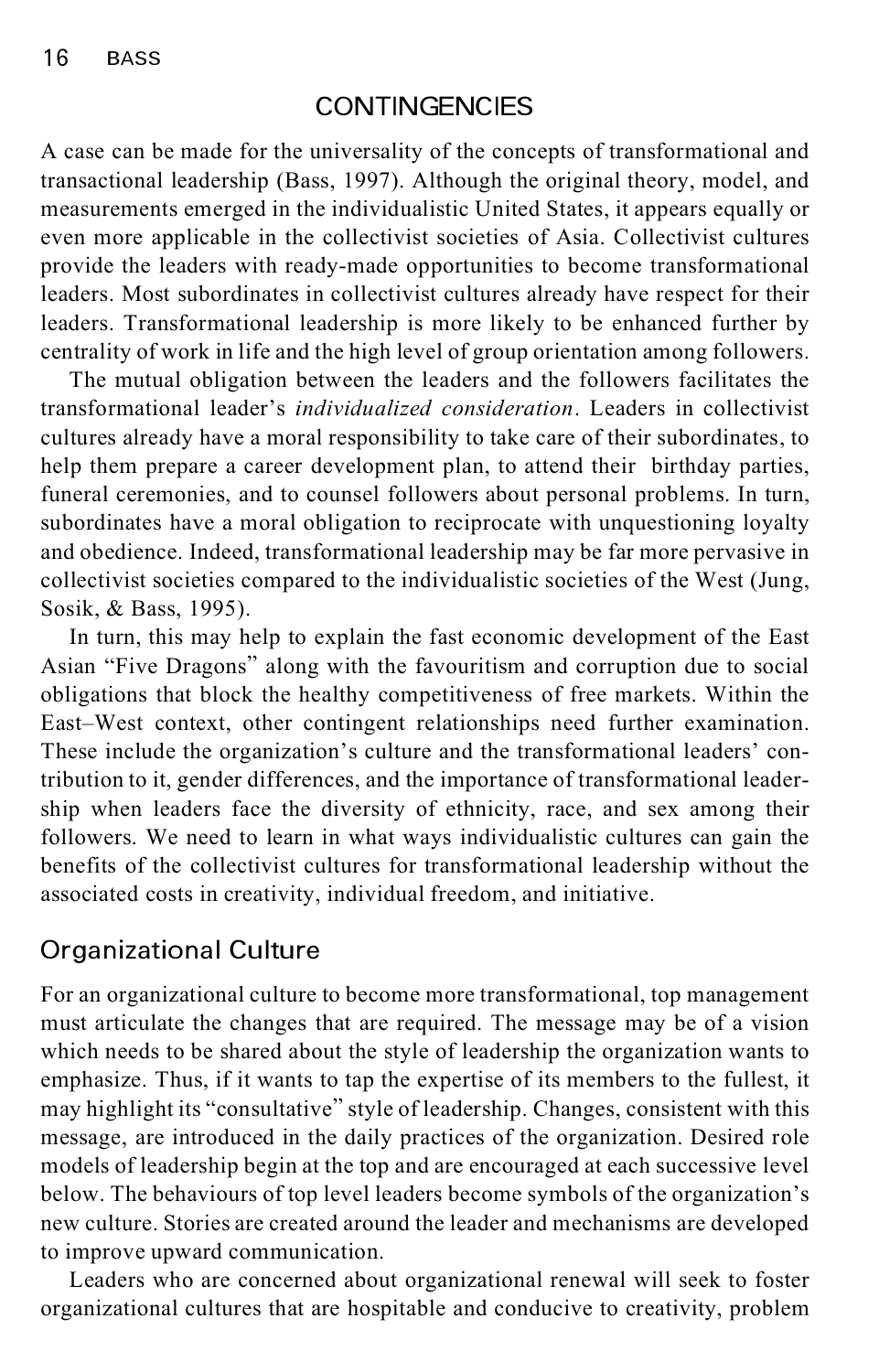solving, risk taking, and experimentation. First, after deliberation and consultation, they articulate changes that are desired. Next, the necessary changes in structure, processes, and practices are made and are widely communicated throughout the organization. Stites-Doe, Pillai, and Meindl (1994) examined the occurrence of transformational leadership and the way the organizational culture is adopted by employees. They showed that *individually considerate* leaders will participate in more acculturation activities than those who are not. Many other aspects of how the organizational culture can affect and be affected by its leadership need to be examined as well (Bass & Avolio, 1993b).

### Sex Differences

Several studies have shown that women tend to be somewhat more transformational than their male counterparts and to some degree this is accompanied by greater satisfaction and rated effectiveness according to both male and female subordinates. Paradoxically, one might propose anti-feminine bias and disadvantage as a plausible explanation for finding that women are somewhat more transformational and therefore more likely to make effective leaders (Bass, Avolio, & Atwater, 1996). Women may have to be that much better leaders than their male counterparts to attain the same positions of responsibility and levels of success as men. On the other hand, some may argue that affirmative action has pushed women faster and higher than justified by their competencies. Nevertheless, the military, industry, and government may be moving in the right direction in promoting relatively large numbers of women into positions of leadership. The doors have opened wide in first-level and middle management, but a glass ceiling remains in the elevation of women to top management positions, except in a few industries such as publishing and retailing.

New, better controlled, studies are needed. The majority of the organizations studied have been dominated by males. We need studies which match or adjust for abilities predictive of success as a leader. If we can equalize such capabilities, will women still emerge as more transformational than men as leaders? We need to examine what happens when women are in a majority, such as in nursing. Gottlieb (1990) completed such a study on nursing administrators in veteran's hospitals and emerged with challenging contrary findings.

### Diversity

In an unpublished paper, Del Castillo (undated) defined cultural competency as a set of skills for maintaining a process of ethical balance between individual rights and responsibilities. Cultural competency involves: (1) understanding the methods by which individuals/groups perceive the world and develop conceptual schemes; (2) understanding one's own conceptual scheme; (3) integrating other views into one's respective conceptual schemes; and (4) valuing the diversity of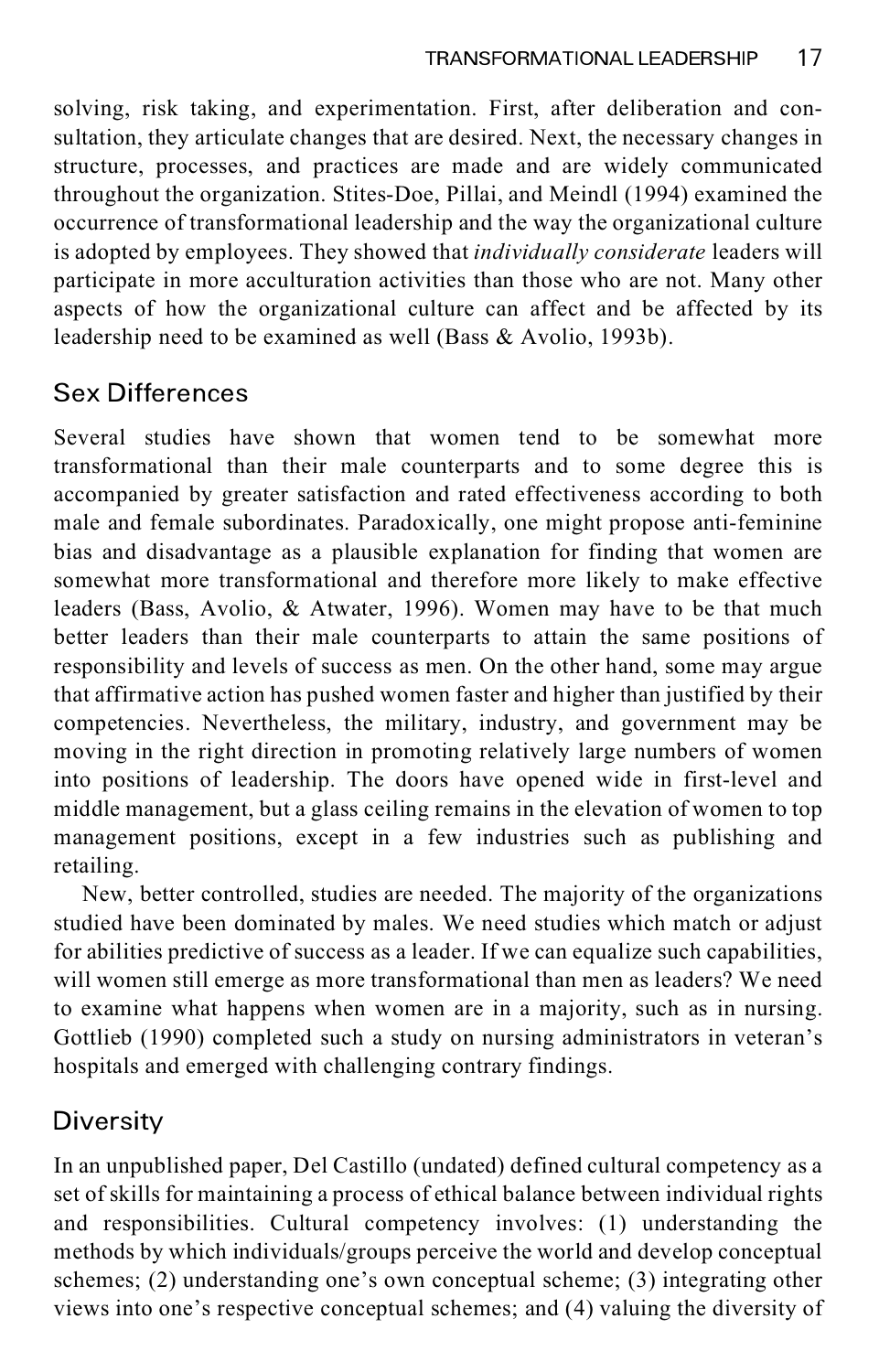all conceptual schemes. He then goes on to show that it would be transformational leaders who would be better prepared to value and adapt to diversity among their followers. The transformational leader was expected to envisage a culturally competent organization, to *inspire* confidence in its achievement, to use *intellectual stimulation* to encourage new ways of dealing with the increasing diversity of their followers and to be empathetic with their followers' different needs as *individually considerate* leaders.

#### MEASUREMENT OF TRANSFORMATIONAL LEADERSHIP AND TRANSACTIONAL LEADERSHIP

Much empirical knowledge about transformational and transactional leadership to date has been from survey research using the Multifactor Leadership Questionnaire for which problems remain of multicollinearity of its scales, lower than desired reliability under some circumstances for active managing-by exception, and questions about the universality of the factor structure of the model of the full range of leadership. Kelvin's admonition (originated by Camille Cavour) that "if you can't measure it, you don't know what you are talking about" drives the search for confirmation of understanding, theory and principles. Nevertheless, it was probably the Vietnam "body count" approach to evaluating the success of battles that gave rise to McNamara's Fallacy (Handy, 1994, p. 221):

The first step is to measure whatever can be easily measured. This is OK as far as it goes. The second step is to disregard that which can't be easily measured or to give it an arbitrary quantitative value. This is artificial and misleading. The third step is to presume that what can't be measured easily really isn't important. This is blind ness. The fourth step is to say that what can't be easily measured really doesn't exist. This is suicide.

Leadership is as much emotional and subjective as rational and objective in effect. We need to appreciate what the non-quantitative scholars in psychohistory, sociology and political science have to say about charisma and transformational leadership such as Caro's (1982) biography of Lyndon Johnson and Kets de Vries' (1994) psychoanalytic views of defects in *charismatic* leadership.

### Issues in Measuring Transformational Leadership

By relaxing Weber's (1924/1947) criteria for what is to be considered *charismatic* (Bass, 1985), and then including it as one of the four dimensions of transformational leadership as idealized influence, much has been learned about transformational leadership as well as charisma. We have developed a better understanding of the behaviours exhibited by such leaders, key personality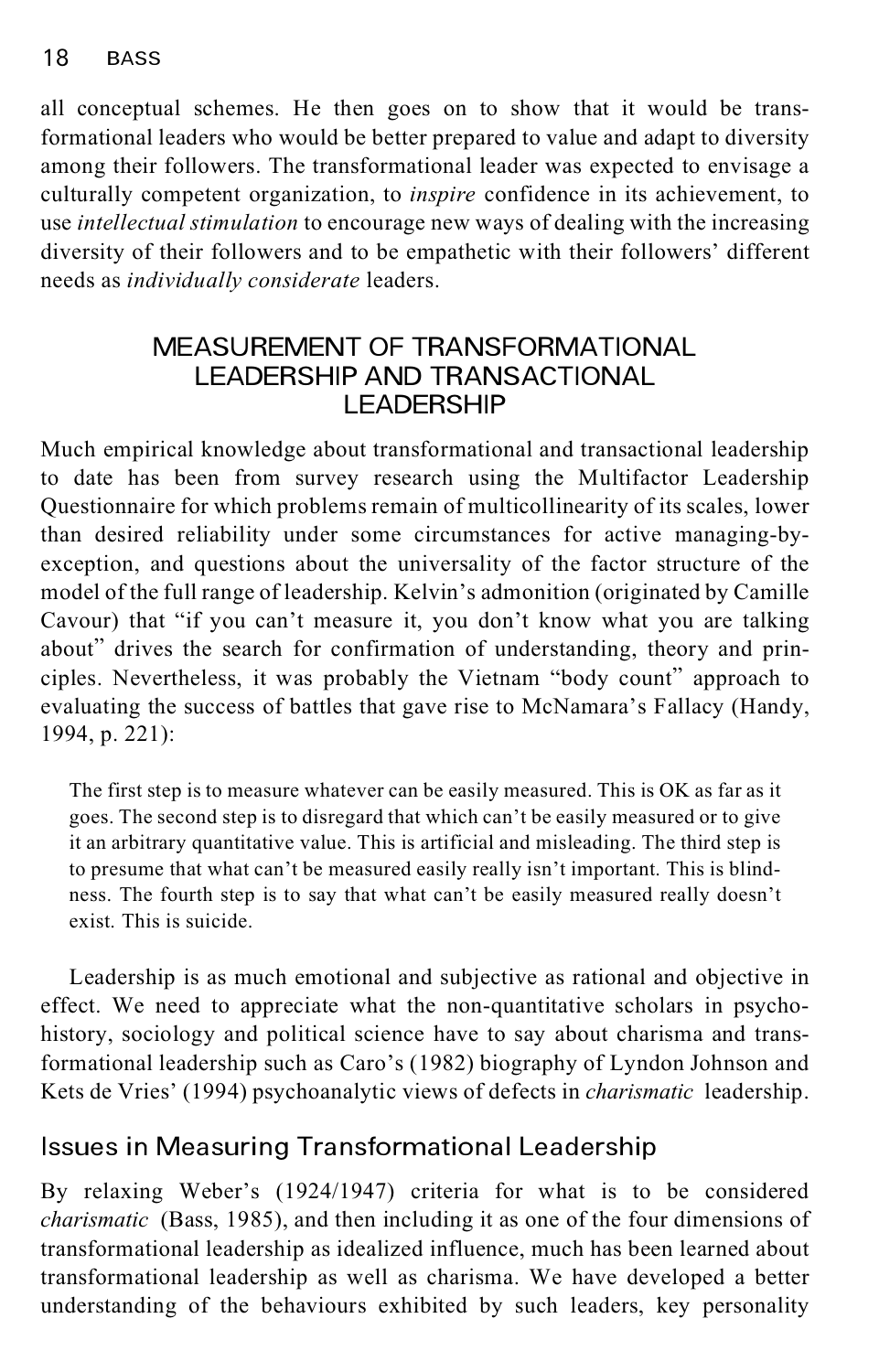characteristics underlying those behaviours, their impact, and how charismatic personalities develop. We have also learned that some of the traits attributed to *charismatic* are the same for one's immediate supervisor as for the distant worldclass leader. Other traits are different for immediate and distant *charismatic* leaders (Shamir, 1995).

*Idealized influence*. Idealized influence encompasses influence over ideology, influence over ideals, and influence over "bigger-than-life" issues. It was conceived as a substitute for the term *charismatic* for several reasons. First, *charismatic* had come to represent many meanings in the media and the public mind: celebrated, flamboyant, exciting, rabble-rousing, magnetic, and aweinspiring. Second, charisma was too much associated with dictatorship and pseudotransformational leaders such as Huey Long, Benito Mussolini, and Adolf Hitler. Third, for researchers such as House (1995) and Conger and Kanungo (1988), *charisma* was an all-inclusive term for transformational leadership taking in *inspiration* , *intellectual stimulation*, and *individualized consideration.* And so, for training and some research purposes, the term *idealized influence* was substituted for the *charismatic* factor (Bass & Avolio, 1990a).

*Charisma and Inspiration*. In constructing the MLQ, the criterion of the principle of parsimony was violated when, for the purposes of fuller profile description, some of the items that are highly loaded and highly correlated (above 0.80) with the *charismatic* factor were formed to create a scale of *inspirational* motivation (see Bass, 1985, p. 214). This was done because it was believed that a leader could provide challenge and meaning through the use of simple words, slogans, symbols, and metaphors to generate acceptance of missions, without necessarily being charismatic. One did not have to identify with charismatic leaders to be aroused by them about the importance of a mission.

Repeated factor analyses have never supported the extraction of an inspirational factor from a charismatic factor. Yet there are separate bodies of literature for charismatic leadership and for inspirational leadership. The same leaders who are charismatic are also inspirational but different behaviours, attributions, and effects are involved. Tall people are heavier than short people but we still need separate scales of height and weight. Chapter 12 in *Bass and Stogdill's Handbook of Leadership* (Bass, 1990) divides itself into *charismatic* , *charisma-like* , and *inspirational* leadership. Not only are the behaviours, attributions, and effects different, but the relevant research literature is different. It may be that for purposes of quantitative study we should revert to a single factor encompassing charisma and inspirational leadership as Howell and Avolio (1993) did. However, McNamara's Fallacy (mentioned earlier) suggests that something may exist, such as the distinction between charisma and inspiration, without it being easy to measure. A confirmatory factor analysis for 3786 MLQ respondents suggests a good fit of the model for transformational leadership is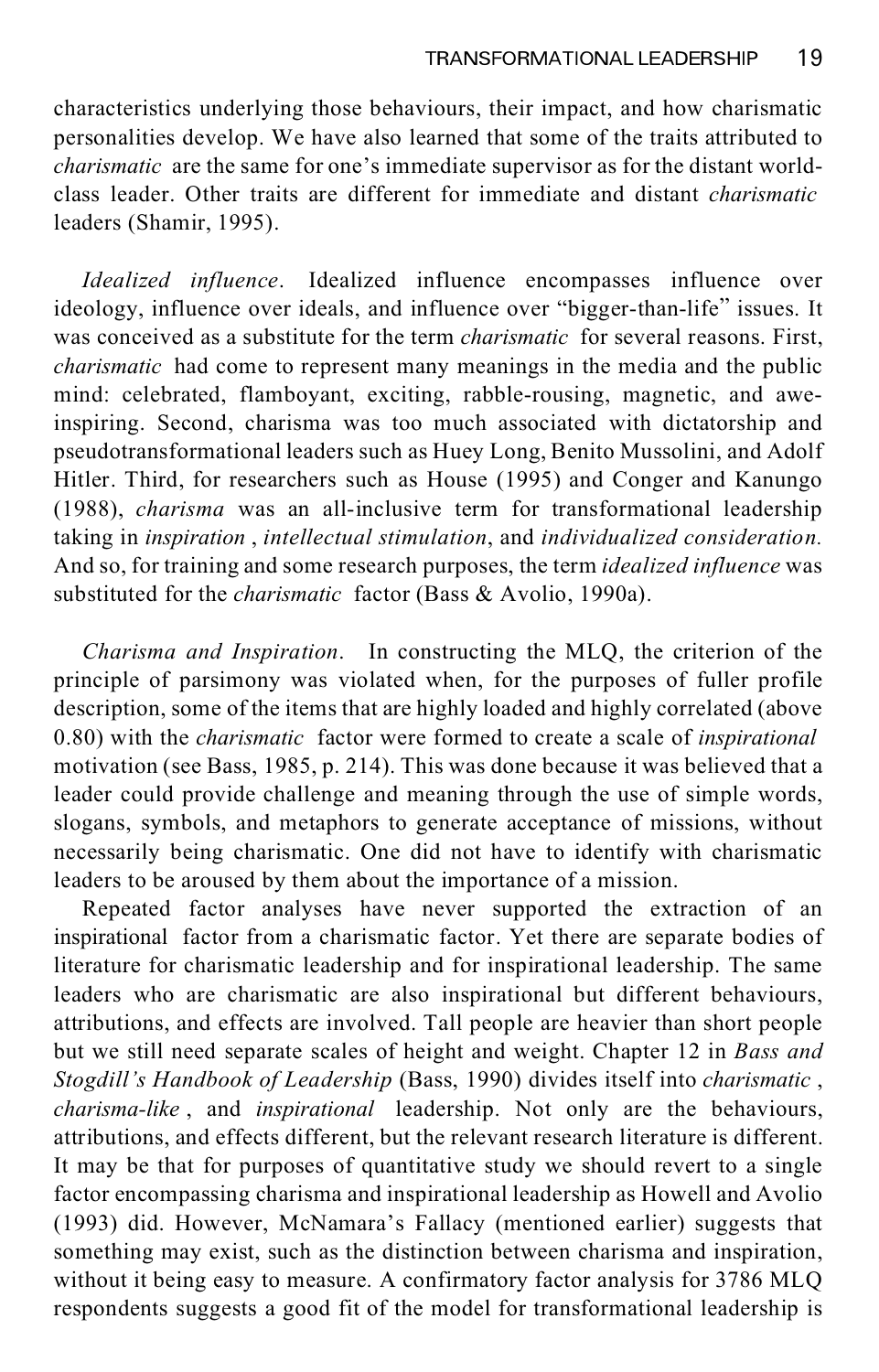given by three factors: *individualized consideration*, *intellectual stimulation* and *inspirational-idealized influence* (charisma) (Avolio, Bass, & Jung, in press).

An equally large-scale confirmatory factor analysis by Podsakoff et al. (1990) suggested that six factors of transformational leadership could be distinguished. In addition to individualized consideration and intellectual stimulation, they were able to divide the charismatic–inspirational sector into identifying and articulating a vision, providing a model and setting the example, fostering acceptance of group goals, and setting high performance expectations.

*Multicollinearity*. Some factor studies such as an unpublished study of Air Force officers at Maxwell Field and a more recent study of Australian civil servants emerged with only a single factor of charisma or transformational leadership. This happens in some homogeneous samples, if short scales are used, with truncated versions of the MLQ. Nevertheless, three conceptually distinguishable factors—*charisma–inspiration*, *intellectual stimulation*, and *individualized consideration*—emerge in most studies either when using principal components factor analysis or when employing partial least squares (PLS) analysis (Avolio et al., in press). Since the transformational factors are substantially intercorrelated, a single transformational factor which combines them may satisfy the needs for parsimony in some research. Nevertheless, the three distinct factors instead of one transformational leadership factor remain useful when applied in training. Trainees can learn a lot about how to be more inspirational; they have a harder time authentically reinventing themselves as they already are intellectually stimulating.

It has been argued that the MLQ was measuring attributes and effects, not behaviours. None the less, most of the items of the MLQ concern behaviours. Only a few are attributions or effects. But particularly when assessing idealized influence*,* it is essential that some follower attributions be obtained because idealized influence involves the extraordinariness seen "in the eyes of the beholder" (Bass & Avolio, 1993a). And so two highly correlated scales are assessed: idealized influence attributes, which "make us proud to be associated with him or her", and idealized influence behaviours, which "specify the importance of being committed to our beliefs".

The multicollinearity in the factors of transformational leadership presents a statistical problem even as we cross cultures, but the factorial structure remains. Mean scores on the factors may vary and some behaviours may become inappropriate. For instance, in Japan, *contingent reward* is more implicit than explicit. Nevertheless, the overall factor structure continues to provide a meaningful framework (Bass, 1997). While idealized influence (charisma) is the largest component of variance in transformational leadership, the other components of intellectual stimulation and individualized consideration are important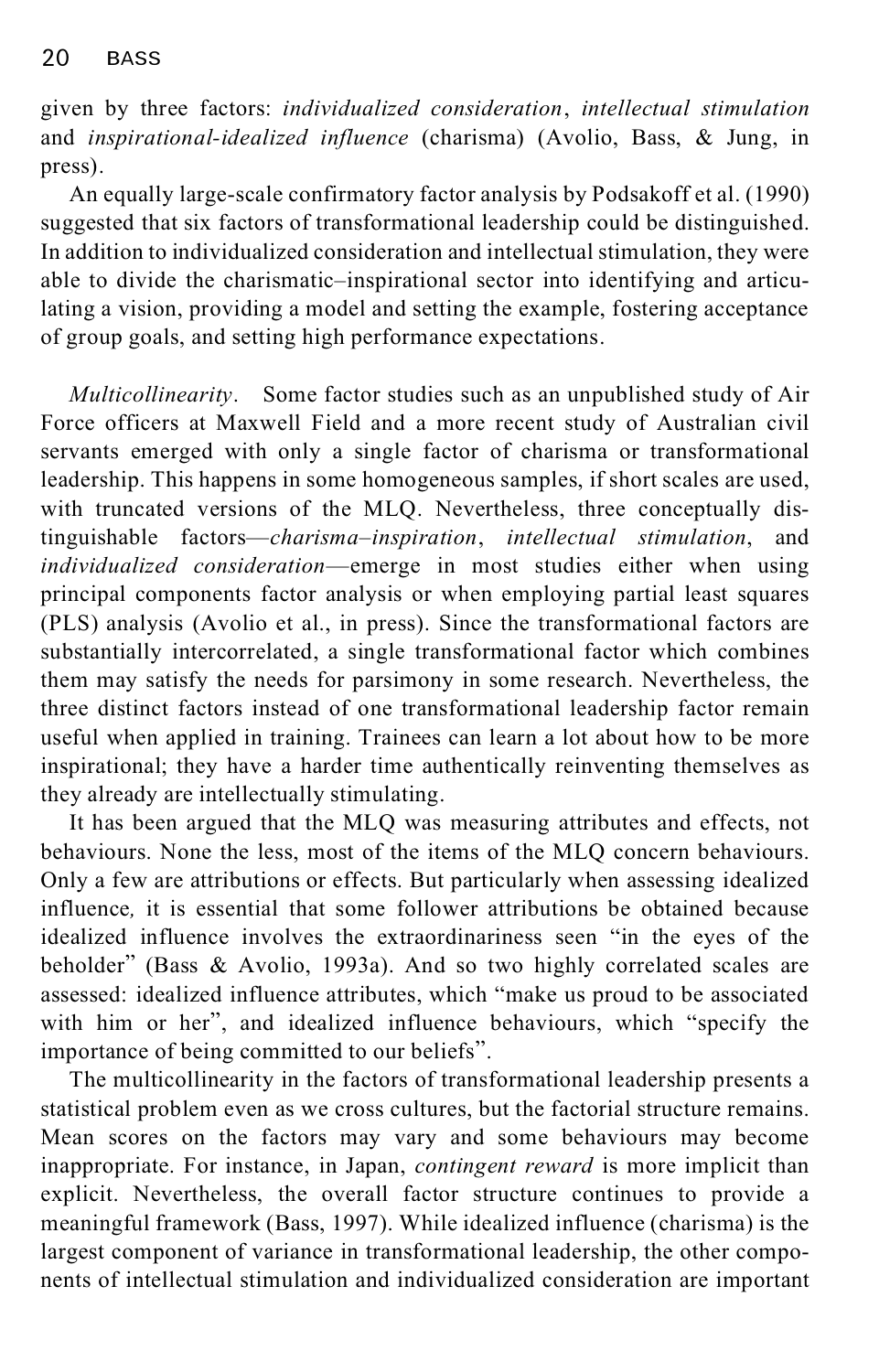theoretically and practically. They involve different behaviours, attributions, and effects. The abusive, abrasive, *charismatic* leader does not exhibit the same amount of individualized consideration as does the warm, socially concerned charismatic. The knowledge, skills, and abilities which may help one become more intellectually stimulating may be unconnected to one's individualized consideration.

#### Issues in Measuring Transactional Leadership

Transformational leadership adds to the effectiveness of transactional leadership; transformational leadership does not substitute for transactional leadership. Empirical studies of this *augmentation* effect (e.g. Waldman, Bass, & Yammarino, 1990) support the original theoretical assumption (Bass, 1985). The best leaders are both transformational and transactional. Franklin Delano Roosevelt was a transactional politician as well as one of America's most transformational presidents (House, Spangler, & Woycke, 1991).

In the first and many subsequent factor analyses, two transactional factors emerged. These were the two facets of contingent reinforcement, *contingent reward*, which "informs me about what I should do to be rewarded", and contingent aversive reinforcement (relabelled *management-by-exception*), which "takes no action unless a problem becomes serious". In military work, Yammarino and Bass (1990) also split contingent *reward* into *promises* (e.g. "clarifies what I will get if I succeed") and *rewards* (e.g. "gives me what I want in exchange for showing my support for him/her").

Less effective than the proactive contingent reward is management-byexception, which ranges in different situations from being slightly effective to slightly ineffective according to meta-analyses (e.g. Lowe, Kroeck, & Sivasubramaniam, 1996). Hater and Bass (1988), Hoover (1987), and Yammarino and Bass (1990) all found it factorially valid to further split management-by-exception into an *active* factor such as "arranges to know when things go wrong" and a *passive* factor such as "subscribes to the belief that if it 'ain't broken, don't fix it". These divisions were further justified by subsequent factor analyses (Avolio et al., in press). Generally, active managing-by-exception is likely to be more effective than passive managing-by-exception.

*Laissez-faire* leadership, the avoidance of leadership, such as "is absent when needed", and "takes no action even when problems become chronic" was strongly associated with subordinate dissatisfaction, conflict, and ineffectiveness. But, early on, it included some items which assessed the more positive *empowerment* , such as "lets me decide on matters about which I know best". Empowerment by the leader implied giving followers autonomy but giving it with reason and interest in what was delegated. Empowerment items were removed from the most recent standardized version of the MLQ.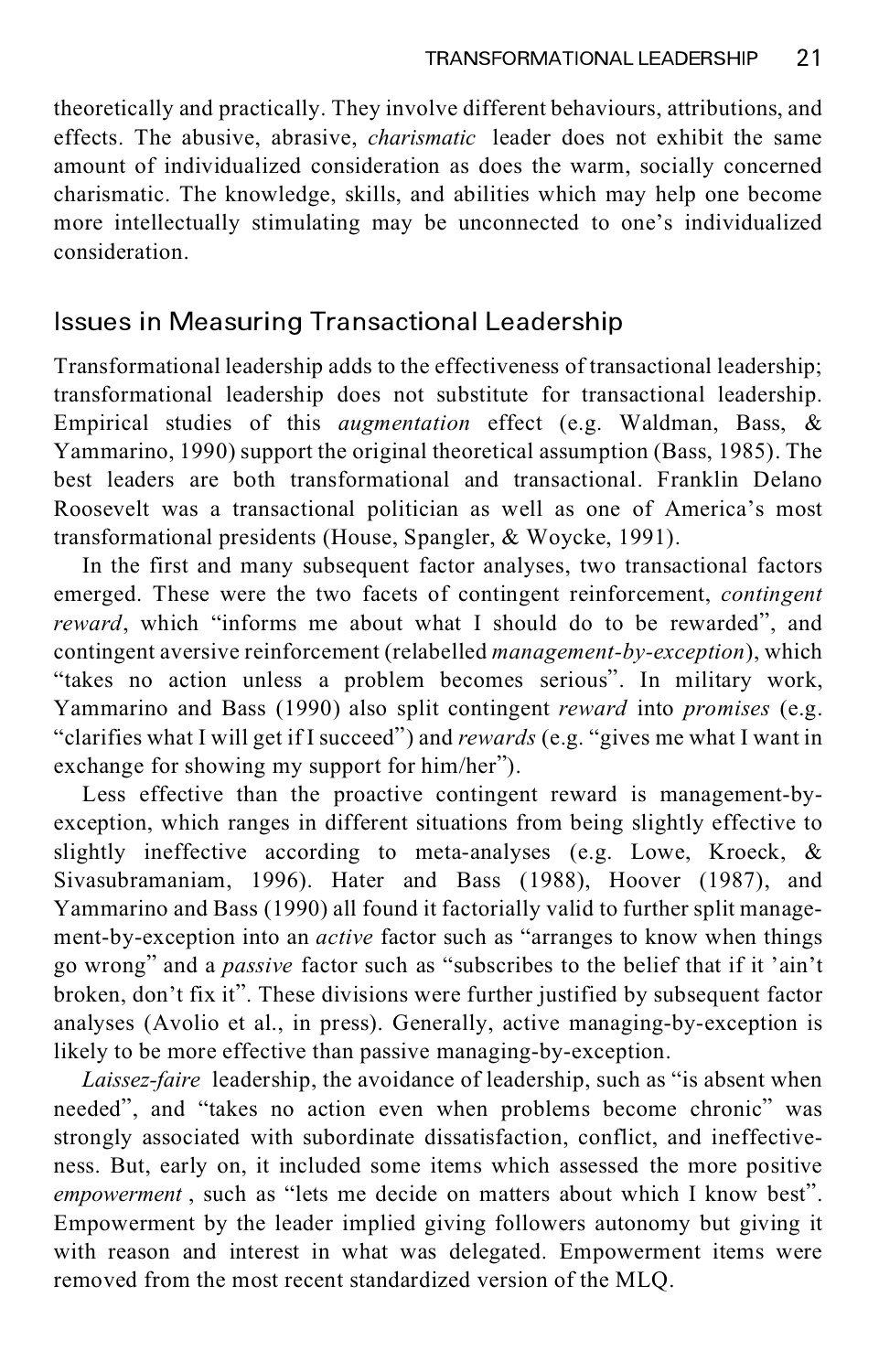### Levels of Leadership

Before 1975, I was hard pressed to find the linkages between studies of leadership in small groups, leadership in formal organizations, and leadership of political and social movements. Now MLQ data and similar types of information can be gathered using the same concepts and full-range model across three levels of leadership (Yammarino & Bass, 1991): leadership of the small group (*microleadership*), leadership of the large organization (*macro-leadership*), and leadership of movements and societies (*meta-leadership*) (Nicholls, 1990). Thus, we see applications at the micro-level (Hater & Bass, 1988), at the macro-level (Yokochi, 1989), and at the meta-level (Bass, Avolio, & Goodheim, 1987) of the same model of transformational leadership. It also generalizes in concept across nationalities and language (Bass, 1997).

### NEEDED FUTURE RESEARCH

Applied research in transformational leadership has been abundant. Basic research and theory have been in short supply. We have made an effort to track all published and unpublished studies and to maintain the collection of reports, theses, dissertations, and journal articles in the library at our Center for Leadership Studies. All users of the experimental MLQ 5X are asked to submit copies of their results to the Mind Garden, the publisher of the MLQ and manuals (email: mindgarden@msn.com).

On the one hand, of the 200 reports to date, a large majority reconfirm the "correlational hierarchy". The transformational factors are usually found more highly correlated with outcomes in effectiveness and satisfaction of colleagues than is contingent reward. Contingent reward is ordinarily more highly correlated with outcomes than is managing-by-exception, particularly passive managingby-exception. Finally, *laissez-faire* leadership is almost uniformly negatively correlated with outcomes. There has been some demonstration of the contributions of transformational leadership to other criteria such as innovativeness and quality improvement. None the less, there has been relatively little basic research testing of the many models of linkages proposed by Bass (1985) to explain how transformational leadership works.

The closest to the promotion of fundamental understanding with empirical verification has come from work by Podsakoff et al. (1990), who have shown that *trust* is an important intervening construct. Theorization by Shamir, House and Arthur (1993) has connected the charismatic behaviour of the leader (which includes inspirational motivation, intellectual stimulation, and individualized consideration) with the self-concept and self-esteem needs of the follower, and Howell and Frost (1988), who, in testing House's 1976 Theory of Leadership (House, 1977), found that whereas initiation but not consideration could maintain high worker productivity when work group norms supported such productivity, only charismatic leadership could maintain high productivity in the face of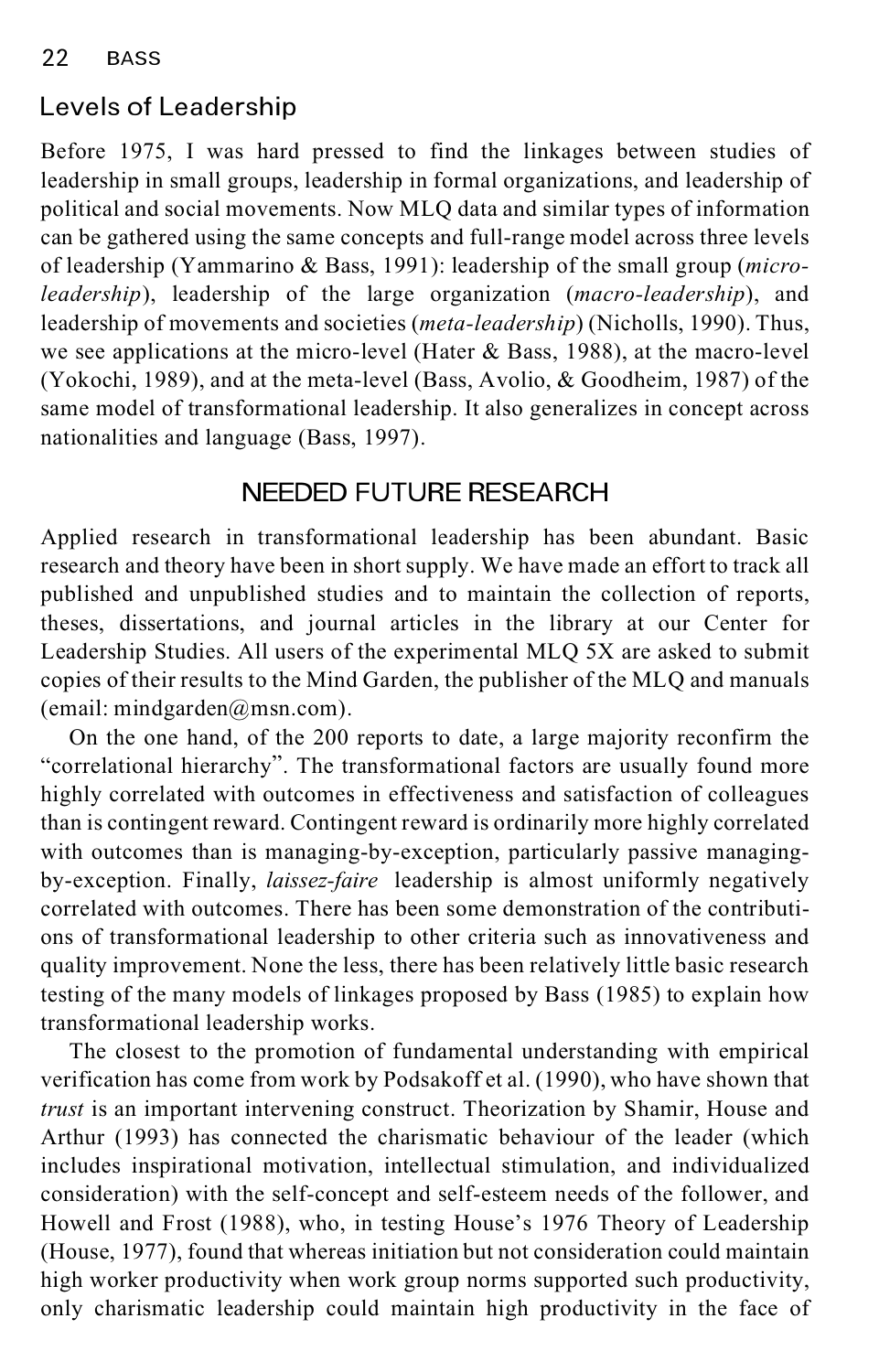conflicting low productivity norms. Recent contributions by House and Shamir (1993), and Shamir et al. (1993) have begun to "get to the bottom of things". These authors propose that transactional leaders focus on pragmatic paths to goals, whereas transformational leaders produce in their followers a higher: (1) salience of the collective identity in their self-concept; (2) sense of consistency between their self-concept and their actions on behalf of the leader and the collective; (3) level of self-esteem and a greater sense of self-worth; (4) similarity between their self-concept and their perception of the leader; (5) sense of collective efficacy; and (6) sense of "meaningfulness" in their work and lives.

By engaging follower self-concepts and arousing nonconscious motives of followers, the transformational leaders selectively arouse follower nonconscious achievement, affiliation, power motives (and other motives). These are nonconscious stable motives that have strong and enduring behavioural consequences. Such motive arousal results in increased engagement of the self, self-monitoring, and self-evaluation. The motive arousal engages the self-worth component of motivation and increases motivation on the part of followers.

Ultimately this leads to increased commitment to the mission since motive arousal results in increased self-engagement. Since the experience of self-worth and self-efficacy are contingent on goal attainment, it would be highly dissonant for the individual to resist commitment to the vision and mission of the leader. But yet to be explored are the many other ways that followers are transformed by leaders from concern for their self-interests to concern for their group, organization, or society. Self-interests are sacrificed because of: leader-inspired devotion to values and ideals embodied in the group; leader-inspired moral commitment to the group; leader-inspired identification with the group; leaderinspired calculation of the greater benefits to be gained from the group's success; and leader-inspired sense of obligations to serve the group ahead of oneself and a sense of loyalty to the group to defend its well-being and survival.

New methods need to be created for measuring transformational and transactional leadership. A new laboratory method appears promising to unravel the cause–effect relationships. Sosik, Avolio, and Kahai (1996) studied students linked by computer to a central server who were subjected to standardized transformational and transactional (contingent reward) messages both orally and via computer from trained confederate leaders who were in charge of the computerized group decision-support system. Transactional leaders generated a greater quantity of brainstorming suggestions but transformational leaders generated greater quality in the reports that were prepared.

We still need to learn a lot more about how perceptions differ between transformational and transactional leaders, dealing with what they think they ought to be doing in differing circumstances. Although the concepts of transformational and transactional leadership are found universally, much more still needs to be learned about how they are affected by the context in which the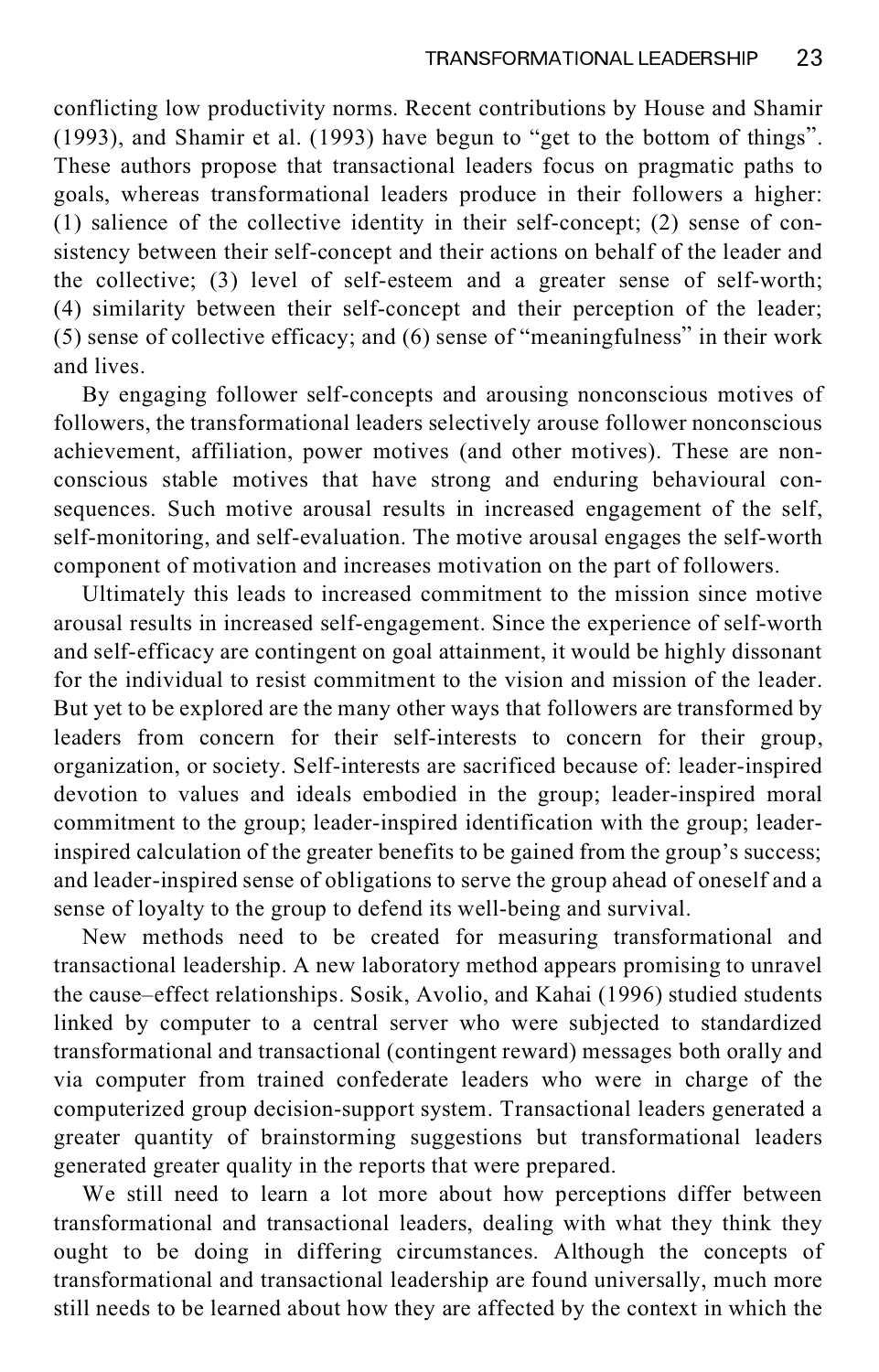leadership occurs. Finally, much more explanation is needed about the workings of transformational leadership and how followers are moved from compliance, to identification, and to internalization of values and beliefs.

#### **REFERENCES**

- Avolio, B.J. (1994). The "natural": Some antecedents to transformational leadership. *International Journal of Public Administration*, *17*, 1559–1581.
- Avolio, B.J., & Bass, B.M. (1991). *The full range of leadership development: Basic and advanced manuals*. Binghamton, NY: Bass, Avolio, & Associates.
- Avolio, B.J., & Bass, B.M. (1994). *Evaluate the impact of transformational leadership training at individual, group, organizational and community levels*. Final report to the W.K. Kellogg Foundation, Binghamton University, Binghamton, New York.
- Avolio, B.J., Bass, B.M., & Jung, D.I. (in press). Reexamining the components of transformational and transactional leadership using the Multifactor Leadership Questionnaire. *Journal of Occupational and Organizational Psychology*.
- Avolio, B.J., & Gibbons, T.C. (1988). Developing transformational leaders: A lifespan approach. In J.A. Conger & R.N. Kanungo (Eds.), *Charismatic leadership: The elusive factor in organizational effectiveness* (pp. 276–308). San Francisco, CA: Jossey-Bass.
- Bass, B.M. (1985). *Leadership and performance beyond expectations*. New York: Free Press.
- Bass, B.M. (1990). *Bass and Stogdill's handbook of leadership: Theory, research, and applications* (3rd ed.). New York: Free Press.
- Bass, B.M. (1997). Does the transactional/transformational leadership paradigm transcend organizational and national boundaries? *American Psychologist*, *52*, 130–139.
- Bass, B.M. (1998). *Transformational leadership: Industrial, military and educational impact*. Mahwah, NJ: Lawrence Erlbaum Associates Inc.
- Bass, B.M., & Avolio, B.J. (1990a). *Manual for the Multifactor Leadership Questionnaire*. Palo Alto, CA: Consulting Psychologist Press.
- Bass, B.M., & Avolio, B.J. (1990b). Training and development of transformational leadership: Looking to 1992 and beyond. *European Journal of Industrial Training*, *14*, 21–27.
- Bass, B.M., & Avolio, B.J. (1993a). Transformational leadership: A response to critiques. In M.M. Chemers & R. Ayman (Eds.), *Leadership theory and research: Perspectives and directions* (pp. 49–80). New York: Academic Press.
- Bass, B.M., & Avolio, B.J. (1993b). Transformational leadership and organizational culture. *Public Administration Quarterly*, *17*, 112–122.
- Bass, B.M., & Avolio, B.J. (1998). You can drag a horse to water but you can't make it drink. *Journal of Leadership Studies*, *5*, 1–17.
- Bass, B.M., Avolio, B.J., & Atwater, L. (1996). The transformational and transactional leadership of men and women. *International Review of Applied Psychology*, *45*, 5–34.
- Bass, B.M., Avolio, B.J., & Goodheim, L. (1987). Biography and the assessment of transformational leadership at the world-class level. *Journal of Management*, *13*, 7–19.
- Burns, J.M. (1978). *Leadership*. New York, NY: Harper & Row.
- Caro, R.A. (1982). *The years of Lyndon Johnson: The path to power*. New York: Knopf.
- Conger, J.A., & Kanungo, R.A. (1988). *Charismatic leadership: The elusive factor in organization effectiveness*. San Francisco: Jossey-Bass.
- Del Castillo, S. (undated). *The culturally competent transformational leader: A model for cross cultural leadership*. Unpublished manuscript.
- Gibbons, T.C. (1986). *Revisiting: The question of born vs. made: Toward a theory of development of transformational leaders*. Doctoral dissertation, Fielding Institute, Santa Barbara, CA.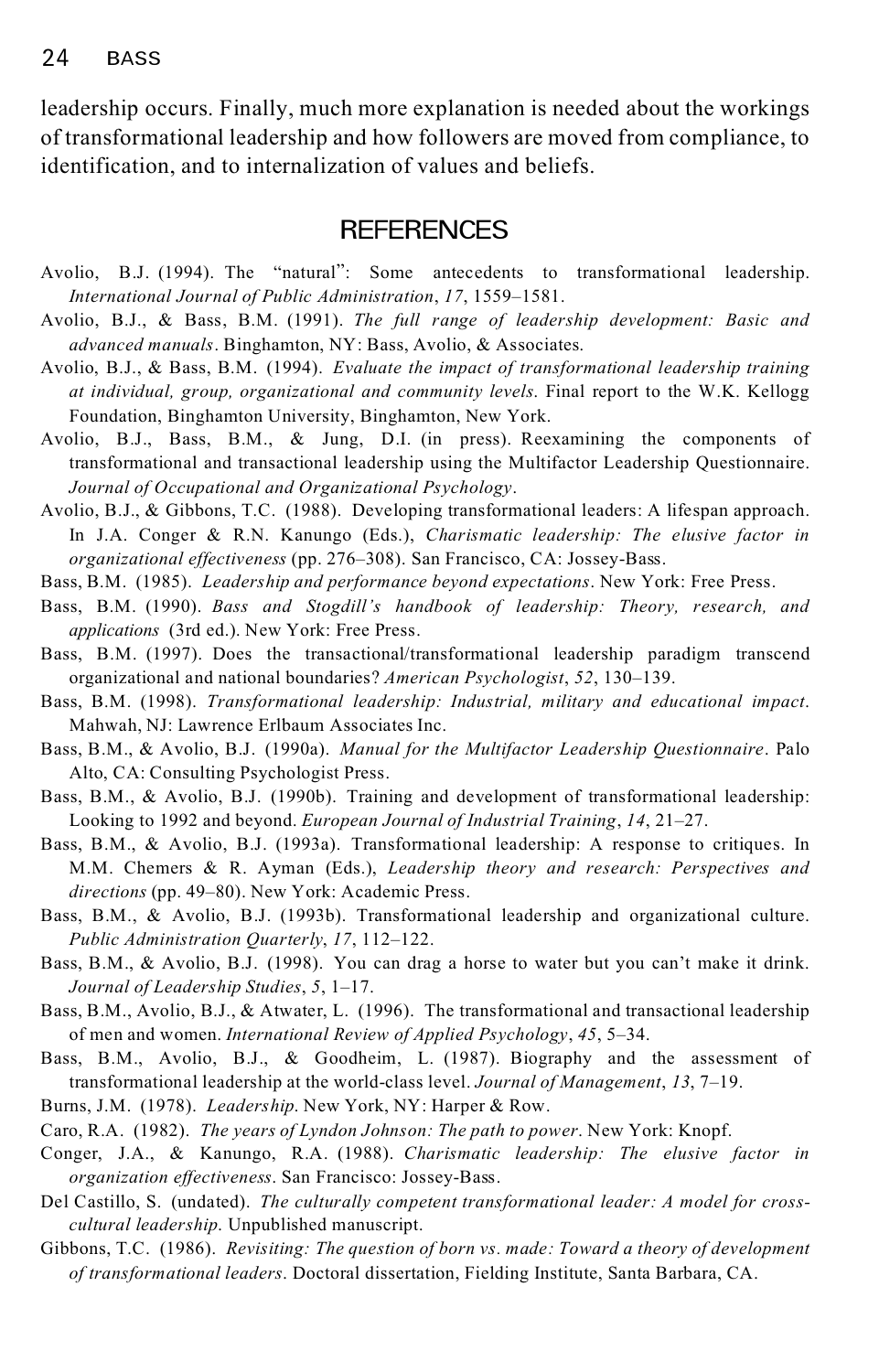- Gottlieb, T.W. (1990). *Transactional and transformational leadership styles of chief and associate chief nurses in Department of Veterans' Affairs Medical Centers: A descriptive study*. Doctoral dissertation, Columbia University, DC.
- Graen, G., & Scandura, R.A. (1986). Toward a psychology of dyadic organizing. In B.M. Staw & L.L. Cummings (Eds.), *Research in organizational behaviour*. Greenwich, CT: JAI Press.
- Graen, G., & Uhl-Bien, M. (1991). The transformation of professionals into self-managing and partially self-designing contributors: Toward a theory of leadership making. *Journal of Management Systems*, *42*, 25–39.
- Handy, C. (1994). *Age of paradox*. Cambridge, MA: Harvard Business School.
- Hater, J.J., & Bass, B.M. (1988). Superiors' evaluations and subordinates' perceptions of transformational and transactional leadership. *Journal of Applied Psychology*, *73*(1), 695–702.
- Hoover, N.R. (1987). *Transformational and transactional leadership: A test of the model*. Doctoral dissertation, University of Louisville, KY.
- House, R.J. (1977). A 1976 theory of charismatic leadership. In J.G. Hunt & L.L. Larson (Eds.), *Leadership: The cutting edge*. Carbondale, IL: Southern Illinois University Press.
- House, R.J. (1995). Leadership in the twenty-first century: A speculative inquiry. In A. Howard (Ed.), *The changing nature of work*. San Francisco: Jossey-Bass.
- House, R.J., & Shamir, B. (1993). Toward the integration of transformational, charismatic and visionary theories. In M.M. Chemers & R. Ayman (Eds.), *Leadership theory and research: Perspectives and directions*. New York: Academic Press.
- House, R.J., Spangler, W., & Woycke, J. (1991). Personality and charisma in the US Presidency: A psychological theory of leader effectiveness. *Administrative Science Quarterly*, *36*, 364–396.
- Howell, J.M., & Avolio, B.J. (1993). Transformational leadership, transactional leadership, locus of control, and support for innovation: Key predictors of consolidated business-unit performance. *Journal of Applied Psychology*, *78*, 891–902.
- Howell, J.M., & Frost, P.J. (1988). A laboratory study of charismatic leadership. *Organizational Behaviour and Human Decision Processes*, *43*, 243–269.
- Jung, D.I., Sosik, J.J., & Bass, B.M. (1995). Bridging leadership and cultures: A theoretical consideration of transformational leadership and collectivistic cultures. *Journal of Management Inquiry*, *2*, 3–18.
- Kets de Vries, M.F.R. (1994). The leadership mystique. *Academy of Management Executive*, *8*, 73–92.
- Kuhnert, K.W., & Lewis, P. (1987). Transactional and transformational leadership: A constructive/developmental analysis. *Academy of Management Review*, *12*, 648–657.
- Lowe, K., Kroeck, K.G., & Sivasubramaniam, N. (1996). Effectiveness of transformational and transactional leadership styles: A meta-analytic view. *Leadership Quarterly*, *7*, 385–425.
- Maslow, A.H. (1954). *Motivation and personality*. New York: Harper.
- Nicholls, J. (1990). Rescuing leadership from Humpty Dumpty. *Journal of General Management*, *16*, 76–90.
- Podsakoff, P.M., MacKenzie, S.B., Moorman, R.H., & Fetter, R. (1990). Transformational leader behaviours and their effects on followers' trust in leader, satisfaction, and organizational citizenship behaviours. *Leadership Quarterly*, *1*, 107–142.
- Seltzer, J., & Bass, B.M. (1990). Transformational leadership: Beyond initiation and consideration. *Journal of Management*, *16*, 693–703.
- Shamir, B. (1995). Social distance and charisma: Theoretical notes and exploratory study. *Leadership Quarterly*, *6*, 19–47.
- Shamir, B., House, R.J., & Arthur, M.B. (1993). The motivational effects of charismatic leadership: A self-concept based theory. *Organization Science*, *4,* 577–594.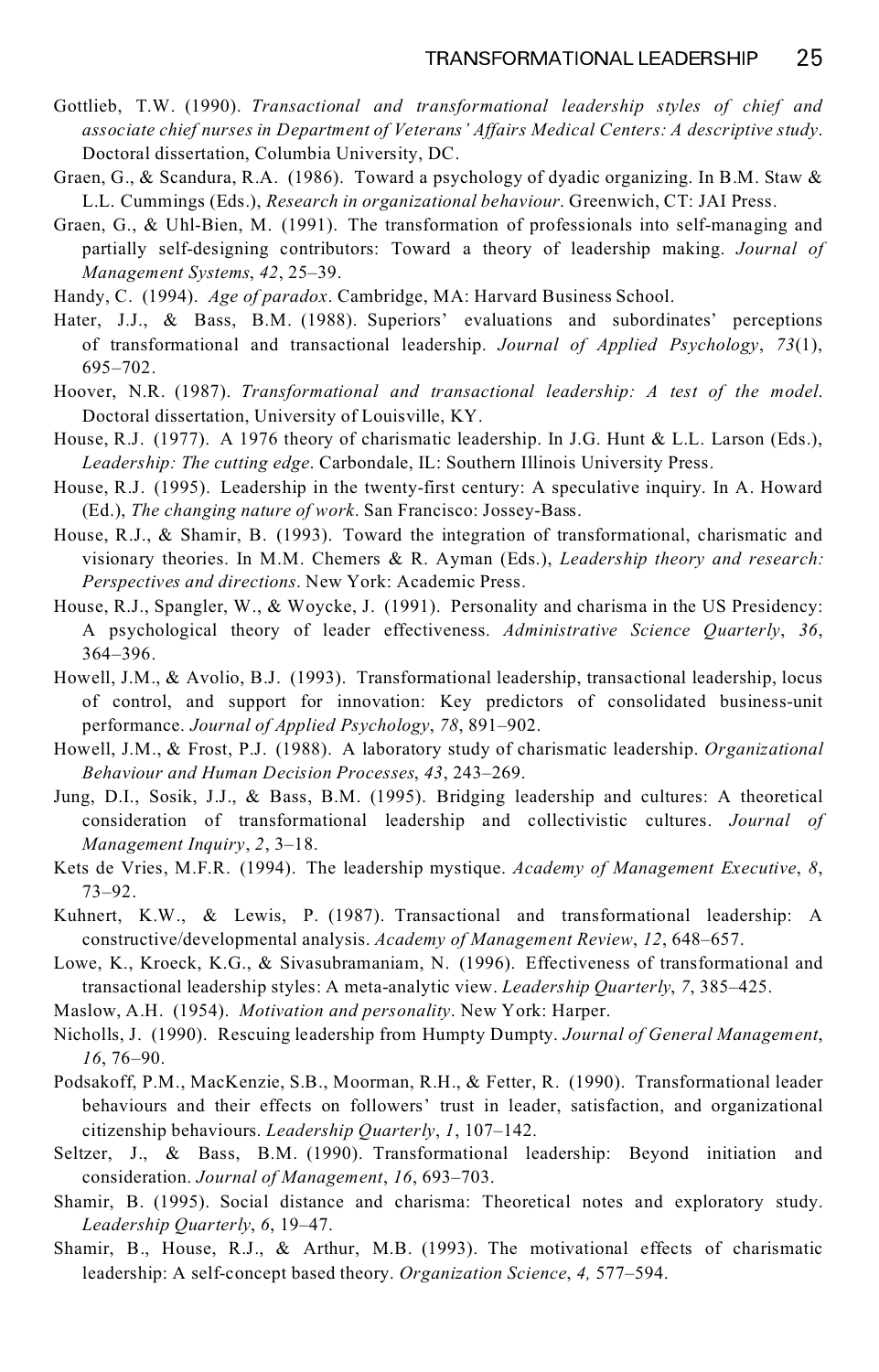- Sosik, J., Avolio, B.J., & Kahai, S.S. (1996). *The impact of leadership style, anonymity, and group style on group potency and effectiveness in a group decision support system environment*. Unpublished Paper, Academy of Management, Cincinnati, OH.
- Stites-Doe, S., Pillai, R., & Meindl, J.R. (1994). *Leadership style as a predictor of leaders' acculturating activity*. Unpublished Paper, Southern Academy of Management, New Orleans, LA.
- Tejeda, M.J., & Scandura, T.A. (1994). *Leader–member exchange: Exchange or charisma*? Unpublished Paper, Southern Management Association, New Orleans, LA.
- Waldman, D.A., Bass, B.M., & Yammarino, F.J. (1990). Adding to contingent-reward behaviour: The augmenting effect of charismatic leadership. *Group and Organizational Studies*, *15*, 381–394.
- Weber, M. (1947). *The theory of social and economic organizations* (T. Parsons, Trans.). New York: Free Press. (Original work published 1924)
- Williams, E.S. (1994). *Tying up loose ends: The role of transformational leadership in OCBs, commitment, trust and fairness perceptions*. Unpublished Paper, Southern Management Association, New Orleans, LA.
- Yammarino, F.J., & Bass, B.M. (1990). Long-term forecasting of transformational leadership and its effects among Naval officers: Some preliminary findings. In K.E. Clark & M.R. Clark (Eds.), *Measures of leadership* (pp. 151–169). West Orange, NY: Leadership Library of America.
- Yammarino, F.J., & Bass, B.M. (1991). Person and situation views of leadership: A multiple levels of analysis approach. *Leadership Quarterly*, *2*, 121–139.
- Yokochi, N. (1989). *Leadership styles of Japanese business executives and managers: Transformational and transactional*. Doctoral dissertation. United States International University, San Diego, CA.
- Yukl, G. (1989). Managerial leadership: A review of theory and research. *Journal of Management*, *15*, 251–289.

### **Transactional vs. Transformational Leadership: Suggestions for Future Research**

*Christian Vandenberghe, Psychology Department, Catholic University of Louvain, Louvain-la-Neuve, Belgium*

#### A Commentary on "Two Decades of Research and Development in Transformational Leadership" by B. Bass

Bernard Bass provides a useful and insightful synthesis of past research on transformational leadership. He also points to important areas where empirical work has made substantial progress, and describes the issues over which much work is still needed. My commentary addresses these issues by examining more precisely what lines of investigations might be of value for enriching our understanding of transformational leadership and for learning more about the mechanisms through which it operates.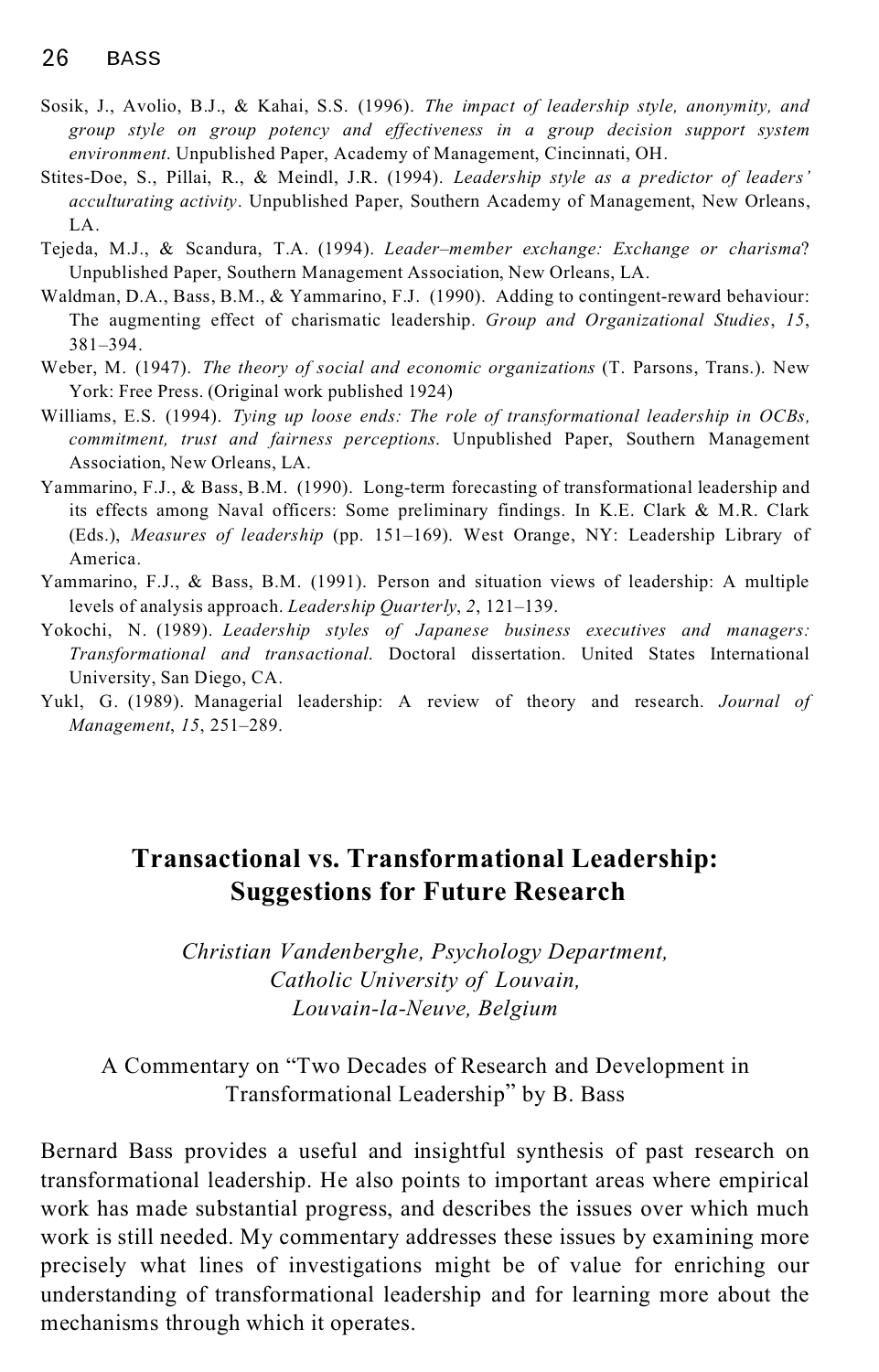#### CONSTRUCT VALIDATION AND SUBSTANTIVE RELATIONSHIPS

The Multifactor Leadership Questionnaire (MLQ) is widely used for measuring transactional and transformational leadership. As Bass summarizes, observed intercorrelations among MLQ transformational scales are quite high (cf. Lowe, Kroeck, & Sivasubramaniam, 1996). Even the three basic transformational dimensions, that is, individualized consideration, intellectual stimulation, and idealized influence (charisma), are strongly correlated with each other in most studies. Moreover, it has not been shown that they consistently differ in their relationships with a set of criterion measures. What needs to be done if one purports to validate more rigorously the construct represented by each transformational facet (although this might be done for transactional scales too) is to specify a set of distinct correlates or consequences that might be associated with each component. The identification of distinct nomological nets for each component of the model is a critical phase of construct validation (Schwab, 1980). Specifying and testing interconstruct linkages can serve to clarify the content domain covered by each transformational (or transactional) facet. Obviously, this process is just starting in the transactional/transformational leadership domain. However, if efforts were not directed to issues of construct validity, it would be difficult to refine current measurement of the model's components and to determine if current scales suffer from construct deficiency or contamination (Schwab, 1980). In other words, attention drawn towards issues of construct validity is necessary to determine if transformational leadership is multidimensional or unidimensional.

With respect to transformational leadership facets, past research provides some insights into specific linkages with key criteria. For example, intellectual stimulation might have a positive effect on burnout (cf. Seltzer, Numerof, & Bass, 1989), especially in professions already exposed to much sources of stress in their work environment (e.g. nurses, teachers). Determining the conditions under which intellectual stimulation has negative vs. positive consequences for employees could enrich our understanding of its meaning and implications. Under conditions of low stress, stimulating intellectually one's employees can result in more creativity and innovative behaviour. In contrast, under high stress, intellectual stimulation may be a source of role overload.

Similarly, it has been argued that transformational leadership acts upon subordinates' self-esteem and self-concept (Shamir, House, & Arthur, 1993). However, current definitions of transformational components suggest that it is through idealized influence (charisma) that leaders can best close the gap between the organization's mission and the individuals' self-concept. Investigators should determine which transformational component is most strongly associated with employees' sense of identity and self-esteem. Finally, individualized consideration might be related to individuals' needs for support and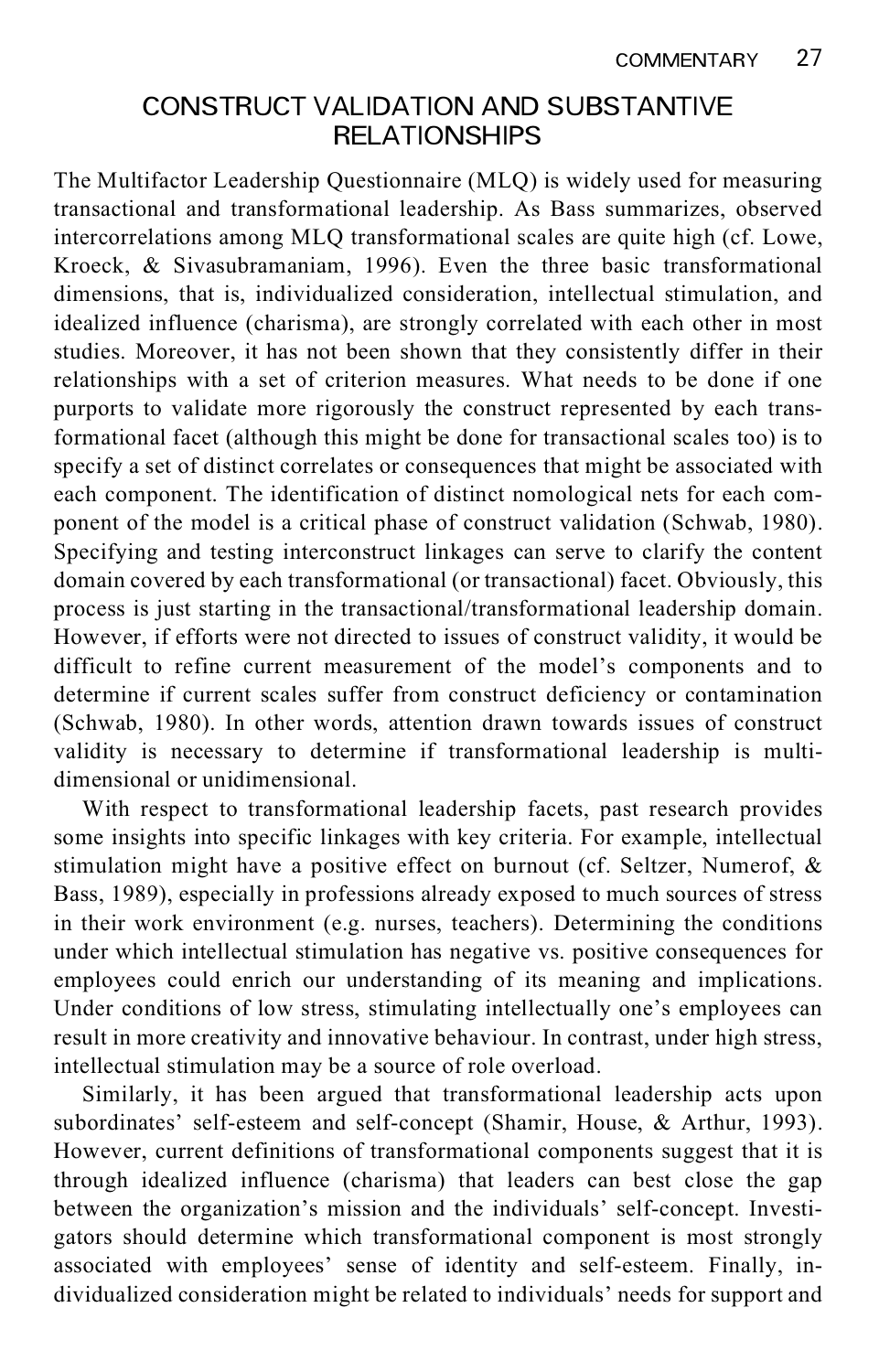personal growth. Alternatively, individualized consideration could have detrimental effects in specific contexts. Recently, we collected some data using the MLQ in operating rooms (Vandenberghe & Gobert, 1996). We found that individualized consideration resulted in less satisfaction with the leader. Post-hoc interviews with some nurses from these operating units revealed that a head nurse who was individually considerate was perceived as threatening the nursing team. In fact, nurses perceived *individualized* consideration by the head nurse as a mark of favouritism and inequity.

The proposed hypothetical linkages are but a few examples of relationships of a more integrated nomological net that could be derived from theory and past research to sustain the construct validation of the transactional/transformational leadership model.

### PERSONAL ITY ATTRIBUTES

Bass states that transformational leadership qualities are affected by individuals' childhood experiences. Further, he reports research showing that transformational leaders typically report their parents as being caring and setting challenging goals. One can push this argument further and assume that transformational leaders have distinct personality attributes that are different from those characterizing their transactional counterparts. Although this kind of research is still in its infancy, some studies have shown that transformational leaders exhibit specific personality attributes (Atwater & Yammarino, 1993; Dubinsky, Yammarino, & Jolson, 1995; Ross & Offermann, 1997). For example, Ross and Offermann (1997) demonstrated that high scores on transformational leadership were associated with a pattern of personality including high levels of pragmatism, nurturance, feminine attributes, and self-confidence, and low levels of criticalness and aggressiveness. A weakness of that study, however, is that it did not rule out the possibility that these attributes were also characteristic of transactional leadership since that component was unmeasured. So, future research should examine in a more systematic way how transformational leaders differ in their personality attributes from transactional ones and how these differences may explain subordinates' and/or unit performance.

An intriguing finding of Ross and Offermann's (1997) study is that personality attributes correlated with transformational leadership are qualities traditionally associated with females' role in our society: "a less aggressive and more nurturant leader" (Ross & Offermann, 1997, p. 1084). This picture is consistent with recent findings suggesting that female managers are more transformational than their male counterparts (Bass, Avolio, & Atwater, 1996). However, as Bass judiciously indicates, more research is needed to determine if true gender differences are responsible for current findings or whether these results can be attributed to differences in competencies between males and females (females having to strive harder and show more competencies to reach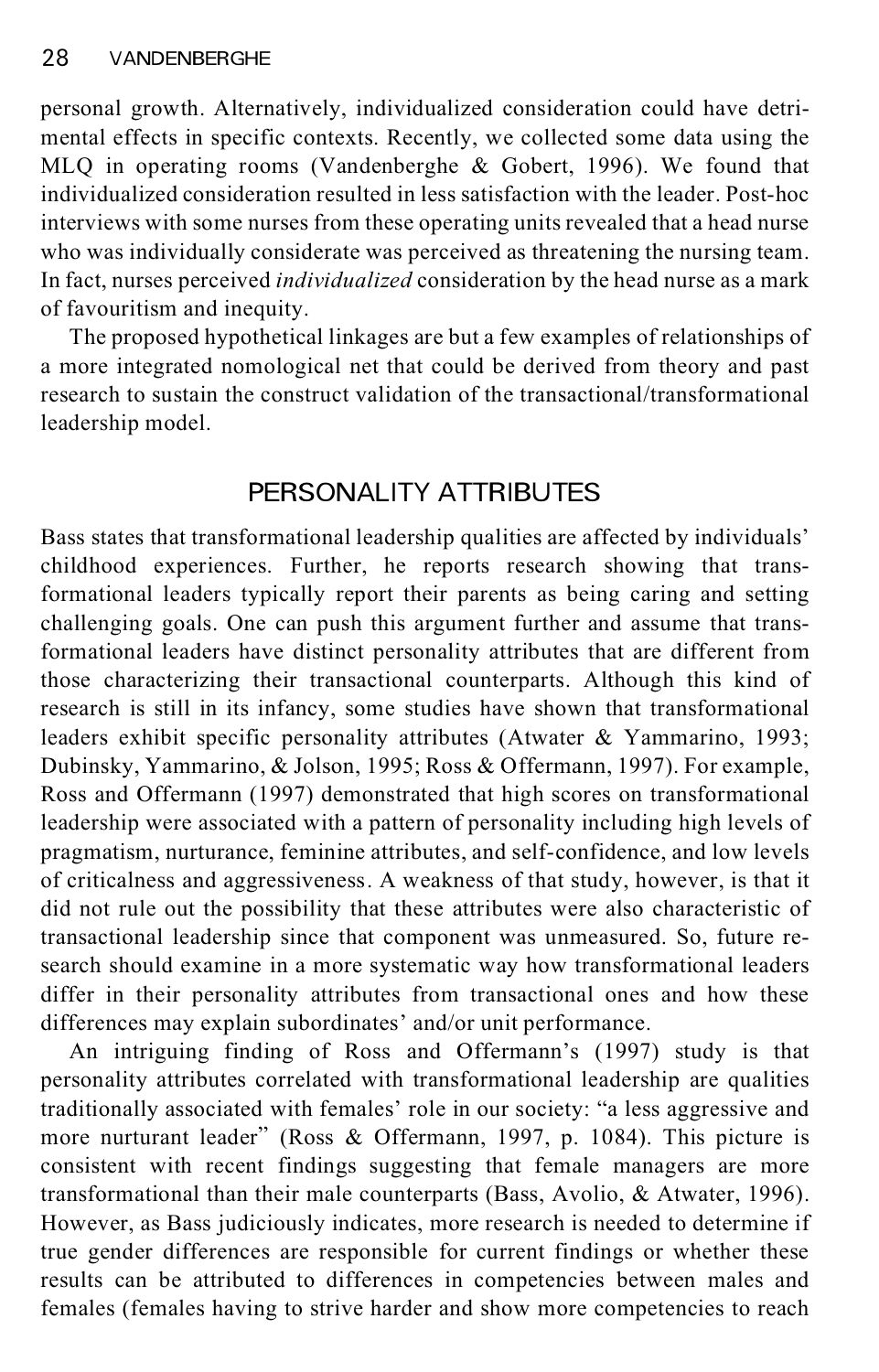the same positions as men). Obviously, research examining the linkages between gender, personality, and transformational leadership is warranted.

### TRAINING AND DEVELOPMENT

The preceding topic calls for another, important issue, that of training and development: Can one learn to be a transformational leader? To date, scant research attention has been devoted to this issue. Bass presents some general information concerning the (positive) results yielded by his "Full Range of Leadership Development" programme among a variety of managers and executives. However, more controlled and elaborated designs are needed to test the idea that transformational leadership can be learned and be associated with significant improvements in unit performance. In this regard, Barling, Weber, and Kelloway (1996) conducted a field experiment to assess the attitudinal and financial outcomes of a training session in transformational leadership within the banking industry. Using a pretest–posttest control group design, they showed that managers who received training were rated by their subordinates as being more transformational. The training programme followed by managers also significantly affected the subsequent organizational commitment of subordinates. Finally, evidence was also reported that branches in which managers followed the training session displayed better financial outcomes.

More (quasi-)experimental studies are needed to test the hypothesis that transformational leadership can be learned and that changes in transformational behaviours displayed by managers are responsible for increased unit performance. Moreover, researchers should establish if training in transformational leadership has comparatively more positive effects than training in the more traditional transactional leadership. Finally, longitudinal designs would be necessary for assessing the stability of effects and for determining the appropriate time lag required for leadership training sessions to exert their effects.

### CONTEXTUAL INFLUENCES

A complex issue in studying leadership concerns its contextual influences. Bass does a good job of identifying contingencies that can affect transformational leaders' actions. As an example, he suggests that some organizational cultures are better hosts for transformational leaders than others. Bass (1996) describes data showing that organizational cultures described as transformational are viewed as doing more for improving the quality of products or services. In a similar vein, one may suggest that some organizational values are more conducive to transformational leadership. Recently, Den Hartog, Van Muijen, and Koopman (1996) demonstrated that departments with a leader described as transformational were viewed as emphasizing primarily values of support and innovation.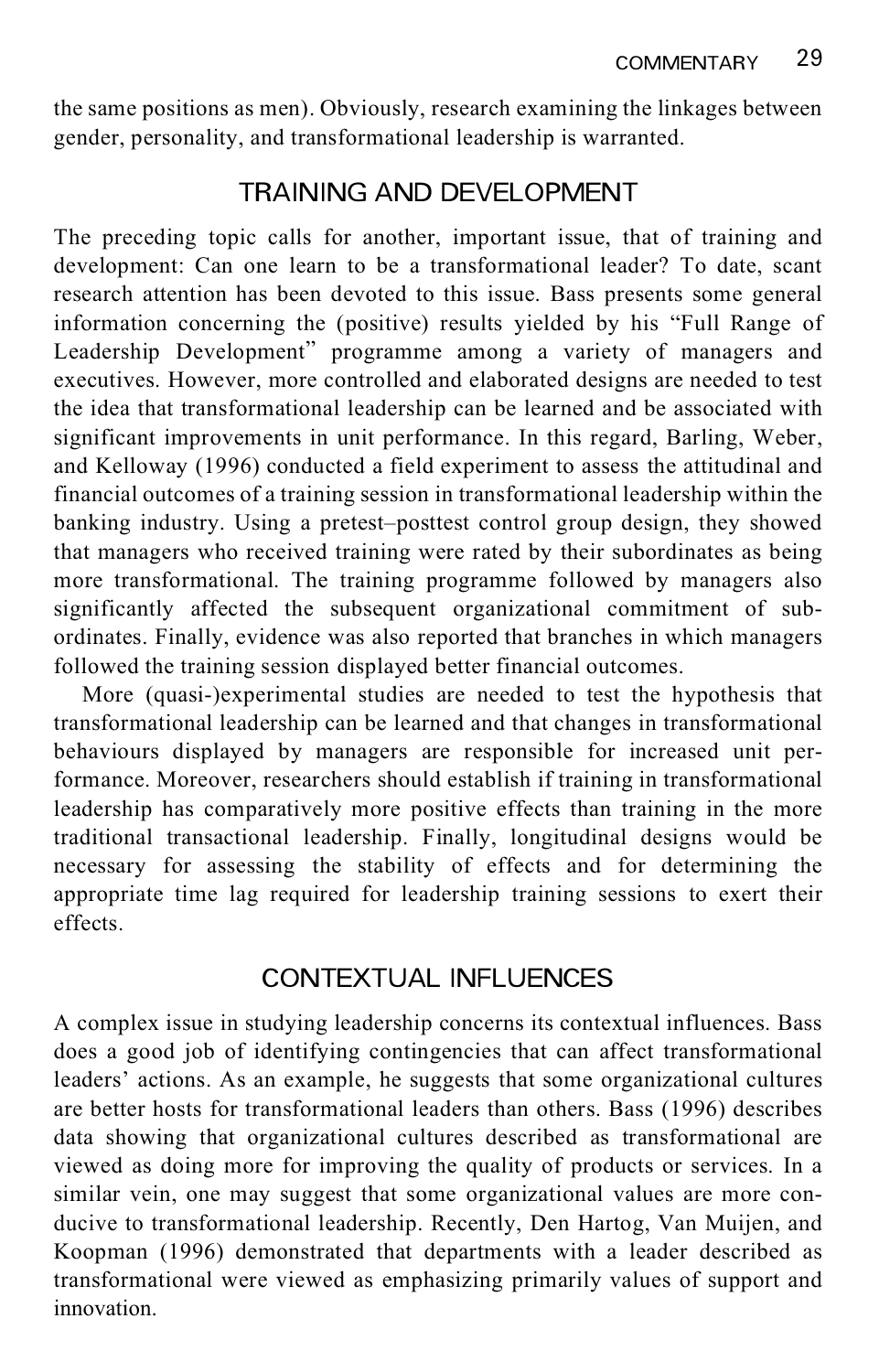More basically, it might be that some contexts are propitious to the emergence of transformational leadership whereas others are not. Pawar and Eastman (1997) theorized that organizations differ in their receptivity to transformational leadership. In essence, they proposed that organizational receptivity varies from a negative to a positive pole. The positive pole refers to organizations (1) undergoing a period of change necessitating adaptation, (2) dominated by boundaryspanning units for dealing with environmental uncertainty, (3) characterized by a simple or an adhocratic organizational structure (i.e. structures facilitating the development of vision), or (4) with a clan mode of governance that creates an alignment between members' self-interests and the collective mission. These characteristics would facilitate the emergence of transformational leadership. The negative pole of organizational receptivity refers to organizations (1) focusing on efficiency, (2) with a task system dominated by technical cores (i.e. oriented towards predictability rather than management of uncertainty), (3) pertaining to the machine bureaucracy, professional, or divisional type of structure, or (4) with a market or bureaucratic rather than a clan mode of governance. These characteristics would generate a weak level of organizational receptivity to transformational leadership.

Although Pawar and Eastman's theory calls for empirical validation, its merit lies in proposing testable hypotheses regarding linkages between Bass's model and contextual variables. Our own work (Stordeur, Vandenberghe, & D'hoore, in press) suggests that professional organizations such as hospitals may indeed belong to the negative zone of organizational receptivity to transformational leadership. Hospitals are traditionally characterized by a lack of vision creation and implementation because professionals (nurses, physicians, etc.) are weakly committed to the organization. Using a sample of eight hospitals, we found that the scores on transformational scales obtained by nursing executives were unrelated to those developed at lower levels in the nursing ladder. This contradicts the so-called "falling dominoes effect", which states that transformational leadership displayed at the top level tends to be replicated at the next lower level of the hierarchy (Bass, Waldman, Avolio, & Bebb, 1987). The reason for our finding may be that hospitals are weakly receptive to transformational leadership. Additional research is needed to test the other contextual influences identified by Pawar and Eastman.

### SEARCHING FOR MEDIATORS

In his final comments, Bass outlines several areas where research efforts are needed. In particular, he proposes that more work should address the mediating linkages between transformational leadership and work outcomes. Further, he identifies trust and individuals' self-concept as two constructs that are potential mediators of transformational leadership effects. However, Bass overlooks a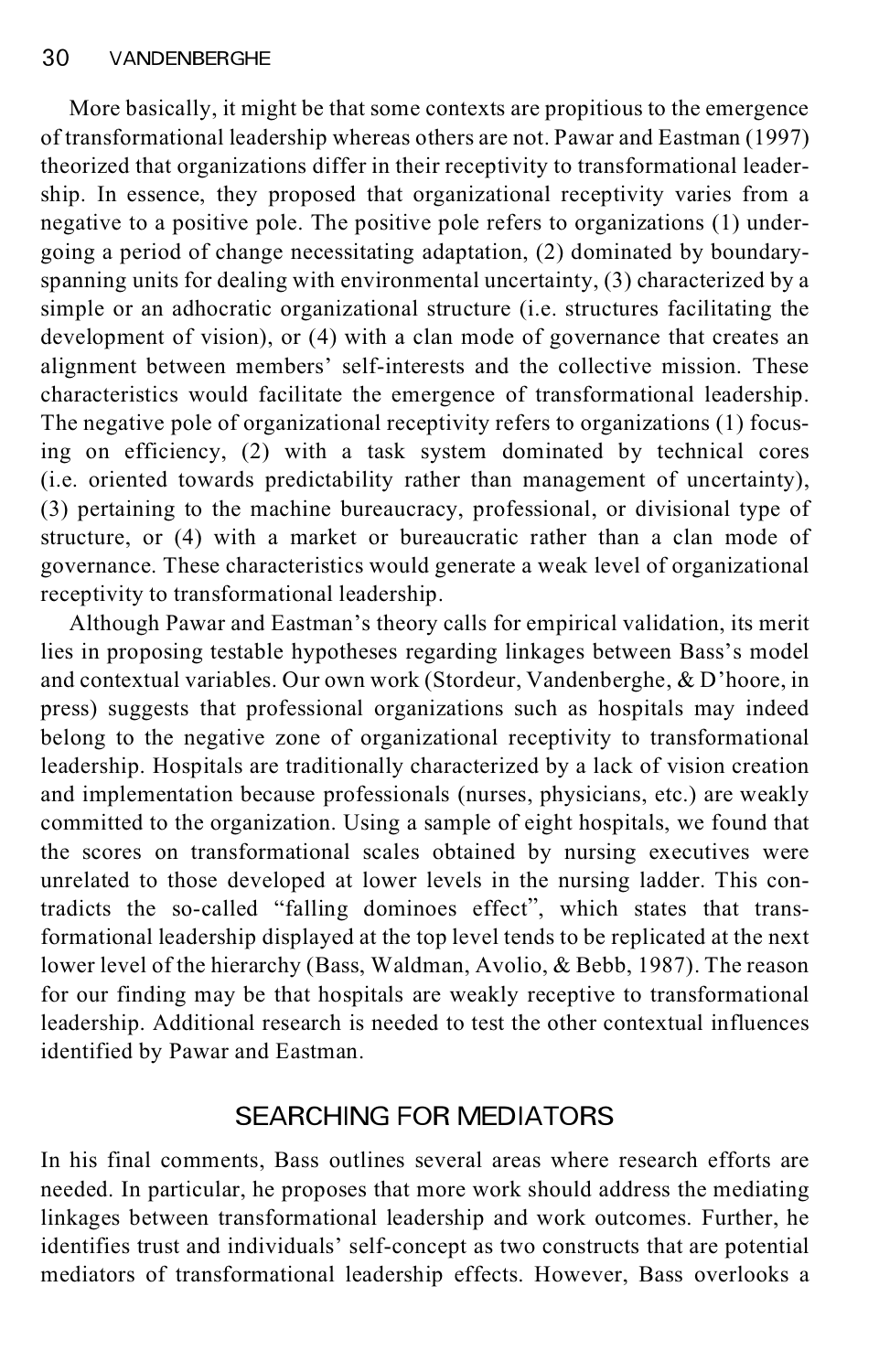construct that may still be a powerful mediating variable—psychological empowerment.

Thomas and Velthouse (1990) and Spreitzer (1995) define psychological empowerment as a psychological state subsuming four interrelated cognitions: meaning, competence, self-determination, and impact. Meaning refers to the perceived fit between the individual's values and beliefs, and the requirements of a work role. Competence is self-efficacy related to one's job. Self-determination is the felt autonomy in initiating actions at work. Finally, impact refers to the ability of an individual to influence the strategic, administrative, or operating outcomes at work. One may hypothesize that some transformational leadership facets act through empowerment in influencing work outcomes. For example, charisma may provide a sense of meaning which in turn could enhance organizational commitment. Intellectual stimulation should influence subordinates' felt competence and lead to higher in-role performance. Individualized consideration may foster self-determination and impact and indirectly result in more intrinsic job satisfaction. Additional hypotheses concerning potential mediating linkages between transformational leader behaviours and organizationally relevant outcomes could be formulated and empirically tested.

#### CONCLUSION

Bernard Bass's article offers a good synthesis of what we have learned and what remains to be learned about the transformational leadership workings. However, progress will be achieved only if theory building efforts lead to precise hypotheses to be tested. In this commentary, I focused on five areas of needed research: (1) construct validation (the linkage between a construct and its measurement), (2) personality attributes of transactional and transformational leaders, (3) effects of training in transformational skills on organizational outcomes, (4) contextual influences, and (5) the search for mediators.

#### **REFERENCES**

- Atwater, L.E., & Yammarino, F.J. (1993). Personal attributes as predictors of superiors' and subordinates' perceptions of military academy leadership. *Human Relations*, *46*, 645–668.
- Barling, J., Weber, T., & Kelloway, E.K. (1996). Effects of transformational leadership training on attitudinal and financial outcomes: A field experiment. *Journal of Applied Psychology*, *81*, 827–832.
- Bass, B.M. (1996). *A new paradigm of leadership: An inquiry into transformational leadership*. Alexandria, VA: US Army Research Institute for the Behavioral and Social Sciences.
- Bass, B.M., Avolio, B.J., & Atwater, L. (1996). The transformational and transactional leadership of men and women. *Applied Psychology: An International Review*, *45*, 5–34.
- Bass, B.M., Waldman, D.A., Avolio, B.J., & Bebb, M. (1987). Transformational leadership and the falling dominoes effect. *Group and Organization Studies*, *12*, 73–87.
- Den Hartog, D.N., Van Muijen, J.J., & Koopman, P.L. (1996). Linking transformational leadership and organizational culture. *Journal of Leadership Studies*, *3*, 68–83.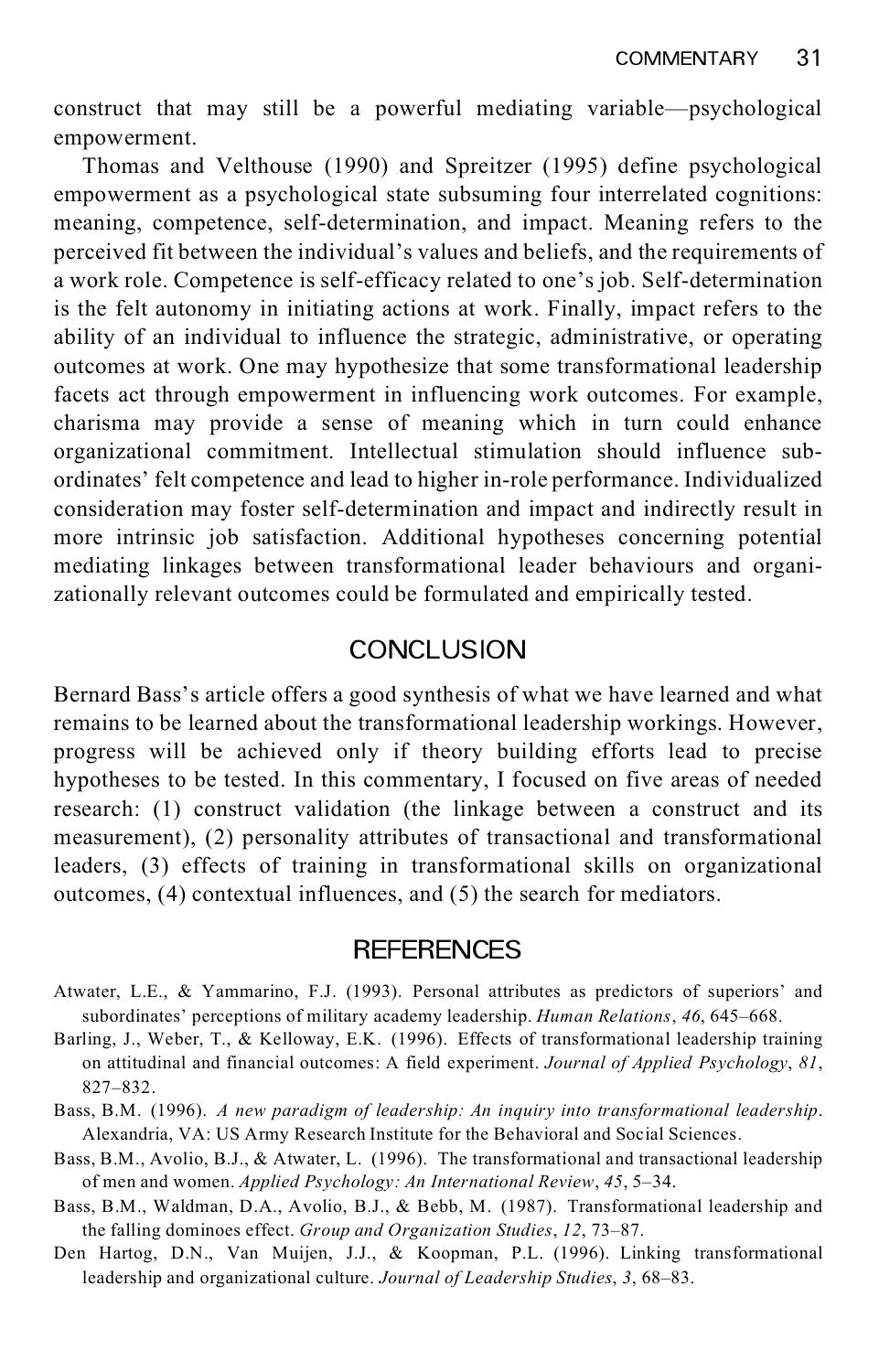- Dubinsky, A.J., Yammarino, F.J., & Jolson, M.A. (1995). An examination of linkages between personal characteristics and dimensions of transformational leadership. *Journal of Business and Psychology*, *9*, 315–335.
- Lowe, K.B., Kroeck, K.G., & Sivasubramaniam, N. (1996). Effectiveness correlates of transformational and transactional leadership: A meta-analytic review of the MLQ literature. *Leadership Quarterly*, *7*, 385–425.
- Pawar, B.S., & Eastman, K.K. (1997). The nature and implications of contextual influences on transformational leadership: A conceptual examination. *Academy of Management Review*, *22*, 80–109.
- Ross, S.M., & Offermann, L.R. (1997). Transformational leaders: Measurement of personality attributes and work group performance. *Personality and Social Psychology Bulletin*, *23*, 1078–1086.
- Schwab, D.P. (1980). Construct validity in organizational research. *Research in Organizational Behavior*, *2*, 3–43.
- Seltzer, J., Numerof, R.E., & Bass, B.M. (1989). Transformational leadership: Is it a source of more burnout and stress? *Journal of Health and Human Resources Administration*, *12*, 174–185.
- Shamir, B., House, R.J., & Arthur, M.B. (1993). The motivational effects of charismatic leadership: A self-concept based theory. *Organization Science*, *4*, 577–594.
- Spreitzer, G.M. (1995). Psychological empowerment in the workplace: Dimensions, measure ment, and validation. *Academy of Management Journal*, *38*, 1442–1465.
- Stordeur, S., Vandenberghe, C., & D'hoore, W. (in press). Leadership styles across hierarchical levels in nursing departments. *Nursing Research*.
- Thomas, K.W., & Velthouse, B.A. (1990). Cognitive elements of empowerment. *Academy of Management Review*, *15*, 666–681.
- Vandenberghe, C., & Gobert, P. (1996). *Transformational leadership, transactional leadership, job scope, and culture in nursing subunits: How they relate to work outcomes*. Unpublished manuscript. Catholic University of Louvain, Louvain-la-Neuve, Belgium.